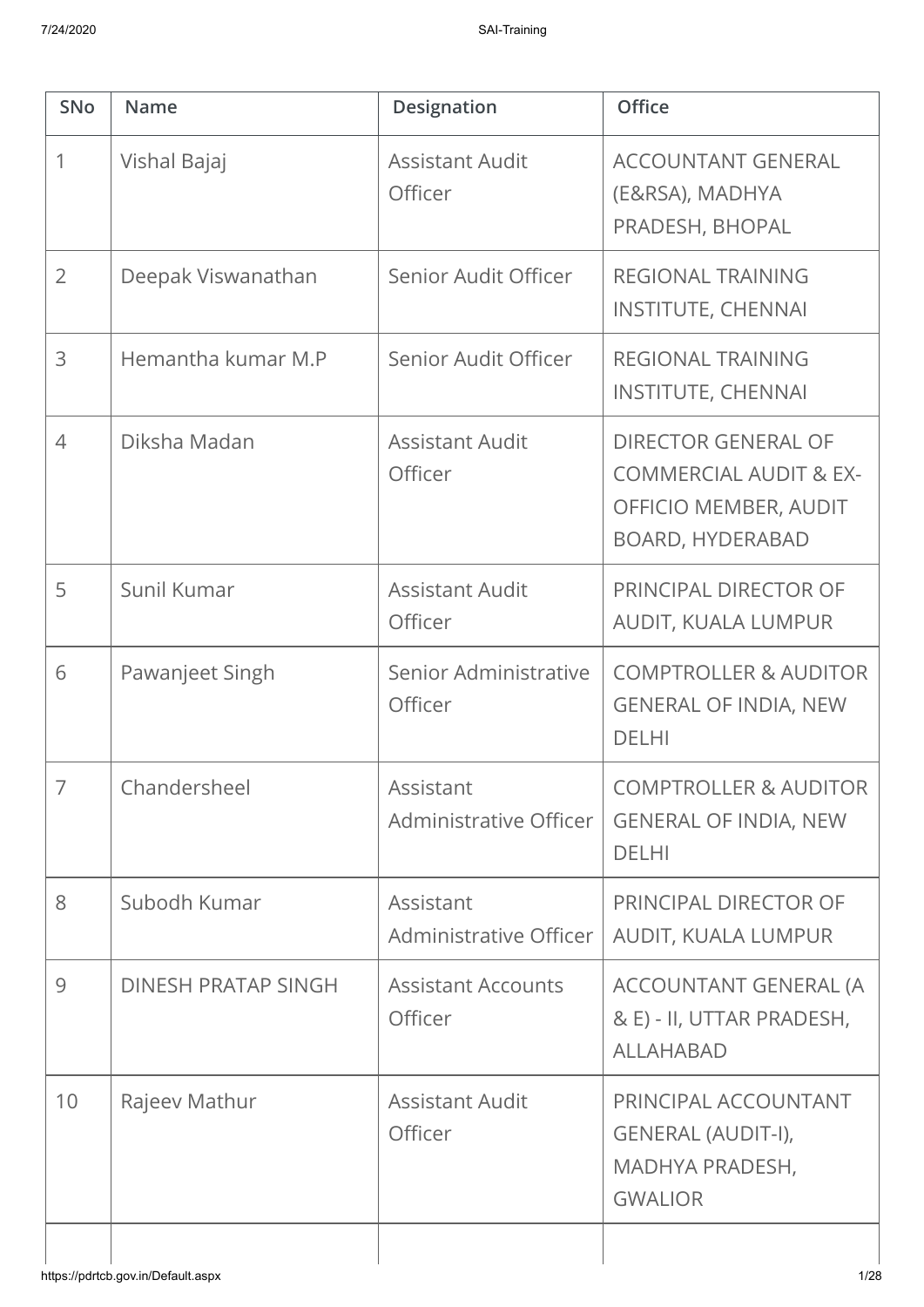| 7/24/2020 |                              | SAI-Training                                      |                                                                                                               |
|-----------|------------------------------|---------------------------------------------------|---------------------------------------------------------------------------------------------------------------|
| 11        | Ravi Nandan Garg             | <b>Deputy Director</b>                            | <b>BRANCH: POST &amp;</b><br><b>TELECOMMUNICATION</b><br>AUDIT OFFICE,<br><b>KAPURTHALA</b>                   |
| 12        | Pradeep Kumar                | <b>Assistant Audit</b><br>Officer                 | <b>BRANCH: DIRECTOR</b><br><b>GENERAL OF AUDIT,</b><br><b>CENTRAL RECEIPT, NEW</b><br><b>DELHI AT GWALIOR</b> |
| 13        | Akhil S                      | <b>Deputy Accountant</b><br>General               | PRINCIPAL ACCOUNTANT<br>GENERAL (A & E),<br>TELANGANA, HYDERABAD                                              |
| 14        | R Thiruppathi<br>Venkatasamy | <b>Principal Director</b>                         | PRINCIPAL DIRECTOR OF<br>AUDIT, KUALA LUMPUR                                                                  |
| 15        | Aswathy V S                  | <b>Senior Deputy</b><br><b>Accountant General</b> | ACCOUNTANT GENERAL (A<br>& E), PUNJAB,<br>CHANDIGARH                                                          |
| 16        | <b>NARMADHA R</b>            | <b>Senior Deputy</b><br><b>Accountant General</b> | ACCOUNTANT GENERAL (A<br>& E), TAMIL NADU,<br><b>CHENNAI</b>                                                  |
| 17        | Gauray Kumar                 | Director                                          | <b>BRANCH: DGA, NAVY, NEW</b><br><b>DELHI AT MUMBAI</b>                                                       |
| 18        | Deepak Mathews               | Director                                          | <b>DIRECTOR GENERAL OF</b><br>AUDIT, CENTRAL RECEIPT,<br><b>NEW DELHI</b>                                     |
| 19        | Varsini arun                 | <b>Senior Deputy</b><br><b>Accountant General</b> | <b>Pr.ACCOUNTANT GENERAL</b><br>(AUDIT I) KARNATAKA,<br><b>BENGALURU</b>                                      |
| 20        | Sumedha Amar                 | Director                                          | PRINCIPAL DIRECTOR OF<br><b>AUDIT, SCIENTIFIC</b><br>DEPARTMENTS, NEW<br><b>DELHI</b>                         |
| 21        | Avinash Kantharaj            | Director                                          | PRINCIPAL DIRECTOR OF                                                                                         |

https://pdrtcb.gov.in/Default.aspx 2/28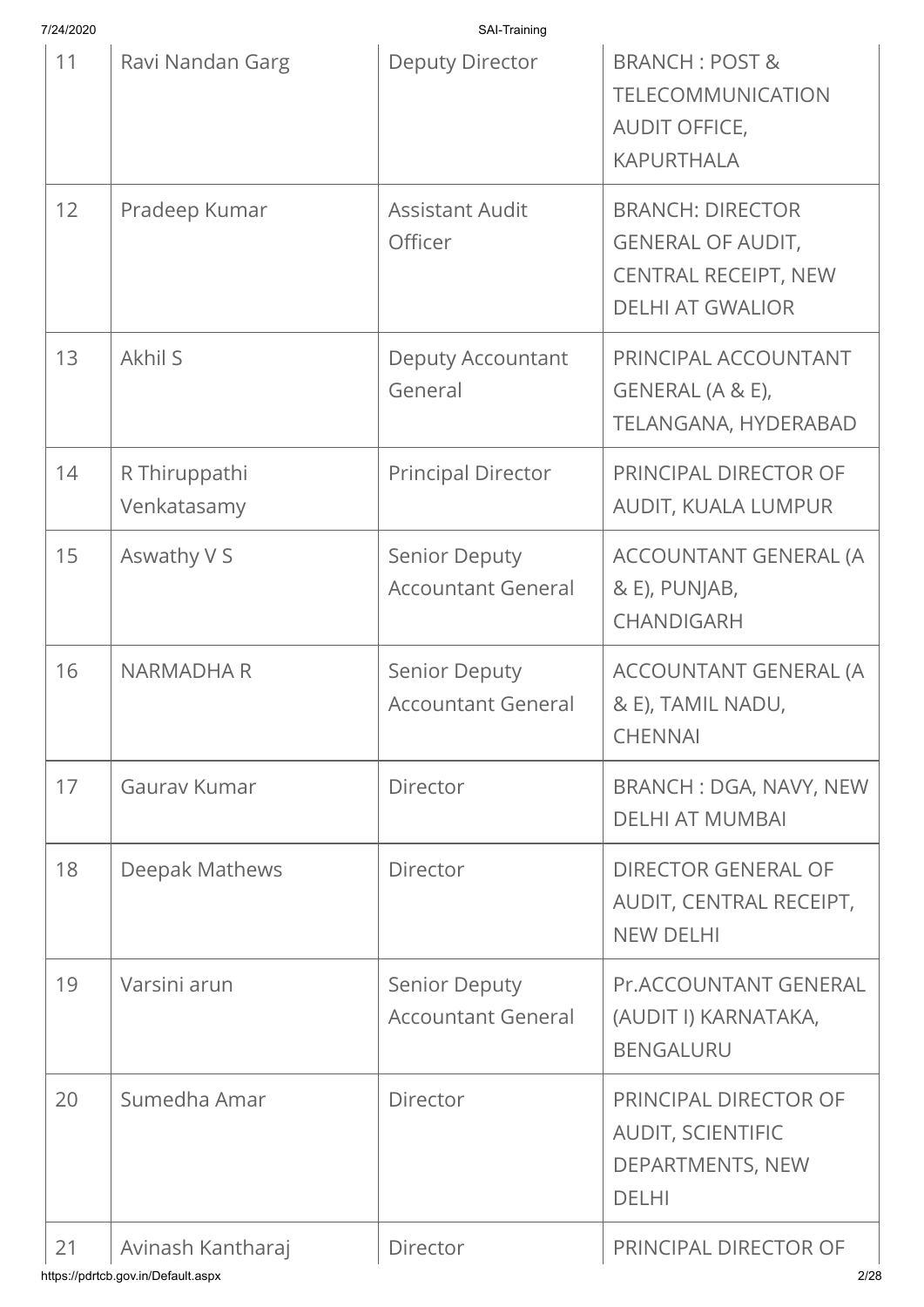| 7/24/2020 |  |
|-----------|--|
|           |  |

|    | Nilankar                |                                                   | AUDIT(CENTRAL),<br><b>BENGALURU</b>                                              |
|----|-------------------------|---------------------------------------------------|----------------------------------------------------------------------------------|
| 22 | Satish Nanaji Wasnik    | <b>Senior Deputy</b><br><b>Accountant General</b> | <b>ACCOUNTANT GENERAL</b><br>$(AUDIT) - II,$<br>MAHARASHTRA, NAGPUR              |
| 23 | Nishi Kant Gautam       | <b>Senior Deputy</b><br><b>Accountant General</b> | <b>ACCOUNTANT GENERAL</b><br>(AUDIT), DELHI, NEW DELHI                           |
| 24 | Devendra                | <b>Deputy Accountant</b><br>General               | <b>ACCOUNTANT</b><br>GENERAL(E&RSA),<br>KARNATAKA, BENGALURU                     |
| 25 | Saurabh Singh           | Deputy Accountant<br>General                      | <b>ACCOUNTANT GENERAL</b><br>(AUDIT), DELHI, NEW DELHI                           |
| 26 | Devashish Goswami       | <b>Deputy Accountant</b><br>General               | PRINCIPAL ACCOUNTANT<br><b>GENERAL (AUDIT),</b><br><b>JHARKHAND, RANCHI</b>      |
| 27 | Sumeet Kumar            | <b>Deputy Accountant</b><br>General               | <b>BRANCH: ACCOUNTANT</b><br><b>GENERAL (AUDIT), JAMMU</b><br>& KASHMIR AT JAMMU |
| 28 | Mehul Grover            | <b>Deputy Accountant</b><br>General               | <b>ACCOUNTANT GENERAL</b><br>(E&RSA), MADHYA<br>PRADESH, BHOPAL                  |
| 29 | Rahul Kumar             | <b>Deputy Accountant</b><br>General               | ACCOUNTANT GENERAL (A<br>& E), WEST BENGAL,<br><b>KOLKATA</b>                    |
| 30 | <b>Kushal Karthik S</b> | <b>Deputy Accountant</b><br>General               | <b>ACCOUNTANT</b><br>GENERAL(E&RSA),<br>KARNATAKA, BENGALURU                     |
| 31 | Subramanian N N         | <b>Deputy Director</b>                            | PRINCIPAL DIRECTOR OF<br>AUDIT(CENTRAL),<br><b>BENGALURU</b>                     |
| 32 | Karan Vohra             | <b>Deputy Accountant</b>                          | PRINCIPAL ACCOUNTANT                                                             |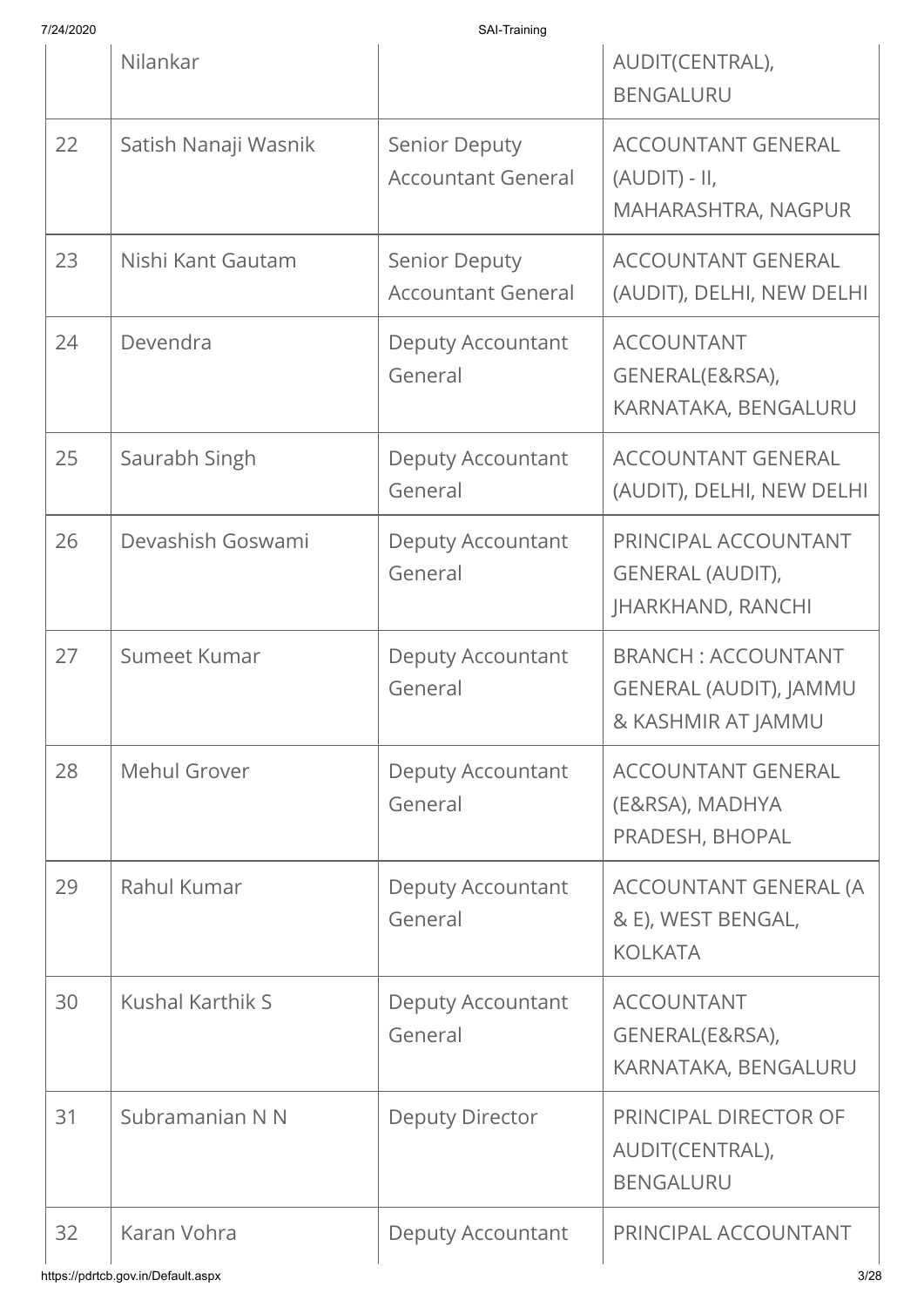| 7/24/2020 |                                 | SAI-Training                        |                                                                                       |
|-----------|---------------------------------|-------------------------------------|---------------------------------------------------------------------------------------|
|           |                                 | General                             | GENERAL (AUDIT) - I,<br>MAHARASHTRA, MUMBAI                                           |
| 33        | Prinson Varghese                | Deputy Accountant<br>General        | PRINCIPAL ACCOUNTANT<br>GENERAL(E&RSA), ODISHA,<br><b>BHUBANESWAR</b>                 |
| 34        | Pavan Kumar Reddy R             | <b>Deputy Director</b>              | PRINCIPAL DIRECTOR OF<br>AUDIT(CENTRAL),<br><b>BENGALURU</b>                          |
| 35        | Ashutosh Dwivedi                | Deputy Accountant<br>General        | PRINCIPAL ACCOUNTANT<br>GENERAL (AUDIT) - I,<br>MAHARASHTRA, MUMBAI                   |
| 36        | Maanas Bajpai                   | Deputy Accountant<br>General        | PRINCIPAL ACCOUNTANT<br>GENERAL (G&SSA),<br>RAJASTHAN, JAIPUR                         |
| 37        | Monali Ashok Phadtare           | Deputy Accountant<br>General        | Pr.ACCOUNTANT GENERAL<br>(AUDIT I) KARNATAKA,<br><b>BENGALURU</b>                     |
| 38        | Monisha Talagavara<br>Manjunath | <b>Deputy Accountant</b><br>General | ACCOUNTANT GENERAL,<br>GOA, GOA                                                       |
| 39        | Naseef Abdul Kader              | Deputy Accountant<br>General        | PRINCIPAL ACCOUNTANT<br>GENERAL(G&SSA), TAMIL<br>NADU & PUDUCHERRY,<br><b>CHENNAI</b> |
| 40        | Naresh Kumar M                  | IA and AS<br>Officer(Trainee)       | <b>ACCOUNTANT GENERAL</b><br>$(AUDIT) - II,$<br>MAHARASHTRA, NAGPUR                   |
| 41        | Pankaj Verma                    | Deputy Accountant<br>General        | ACCOUNTANT GENERAL(A<br>& E)-I, UTTAR PRADESH,<br><b>ALLAHABAD</b>                    |
| 42        | <b>Atul Surve</b>               | Senior Audit Officer                | PRINCIPAL ACCOUNTANT<br>GENERAL (AUDIT-I),                                            |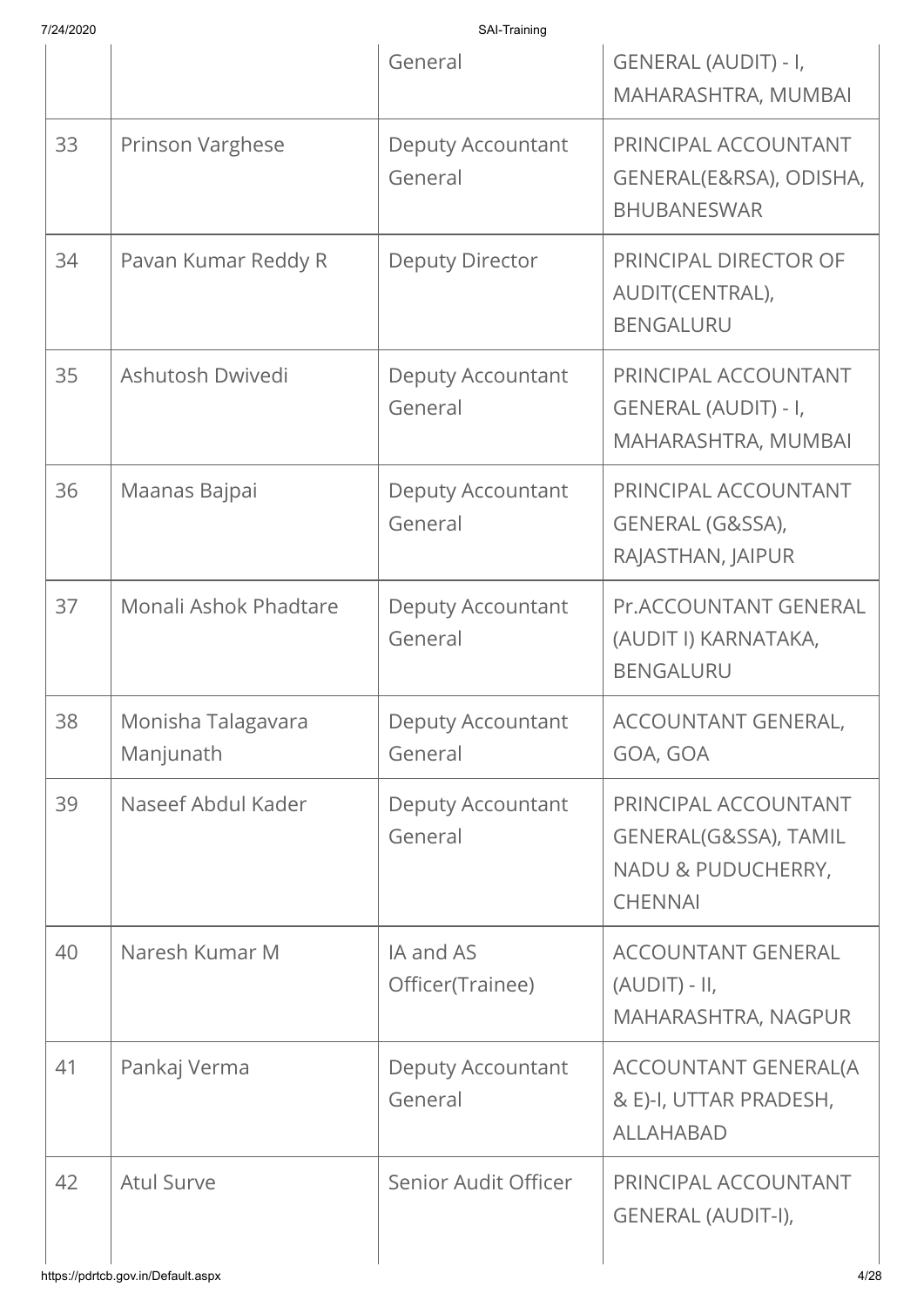| 7/24/2020 |
|-----------|

|    |                                    |                                             | MADHYA PRADESH,<br><b>GWALIOR</b>                                        |
|----|------------------------------------|---------------------------------------------|--------------------------------------------------------------------------|
| 43 | Sharada Govindaraju                | <b>Senior Accounts</b><br>Officer           | PRINCIPAL ACCOUNTANT<br>GENERAL (A & E),<br>TELANGANA, HYDERABAD         |
| 44 | Vanitha Varadarajan                | <b>Assistant Accounts</b><br>Officer        | PRINCIPAL ACCOUNTANT<br>GENERAL (A & E),<br>TELANGANA, HYDERABAD         |
| 45 | Subramanya Sarma<br>A.V.S.S        | <b>Assistant Accounts</b><br><b>Officer</b> | <b>REGIONAL TRAINING</b><br><b>INSTITUTE, HYDERABAD</b>                  |
| 46 | Raja mohana Reddy<br>Marthala      | <b>Assistant Accounts</b><br>Officer        | PRINCIPAL ACCOUNTANT<br>GENERAL (A & E), ANDHRA<br>PRADESH, AMARAVATI    |
| 47 | Parijat Saikia                     | <b>Assistant Audit</b><br>Officer           | <b>REGIONAL TRAINING</b><br><b>INSTITUTE, KOLKATA</b>                    |
| 48 | Anil Kumar Chaudhary               | <b>Assistant Accounts</b><br>Officer        | PRINCIPAL ACCOUNTANT<br>GENERAL (A & E), BIHAR,<br><b>PATNA</b>          |
| 49 | Jebu Jacob                         | <b>Senior Accounts</b><br>Officer           | PRINCIPAL ACCOUNTANT<br>GENERAL (A & E), GUJARAT,<br>RAJKOT              |
| 50 | Shesh Paul                         | Senior Audit Officer                        | NATIONAL ACADEMY OF<br><b>AUDIT AND ACCOUNTS</b>                         |
| 51 | Pawan Kumar                        | Data Manager                                | PR. ACCOUNTANT<br>GENERAL (A & E),<br>HIMACHAL PRADESH,<br><b>SHIMLA</b> |
| 52 | Om Parkash Thakur                  | <b>Senior Accounts</b><br>Officer           | PR. ACCOUNTANT<br>GENERAL (A & E),<br>HIMACHAL PRADESH,<br><b>SHIMLA</b> |
|    | https://pdrtcb.gov.in/Default.aspx |                                             | 5/28                                                                     |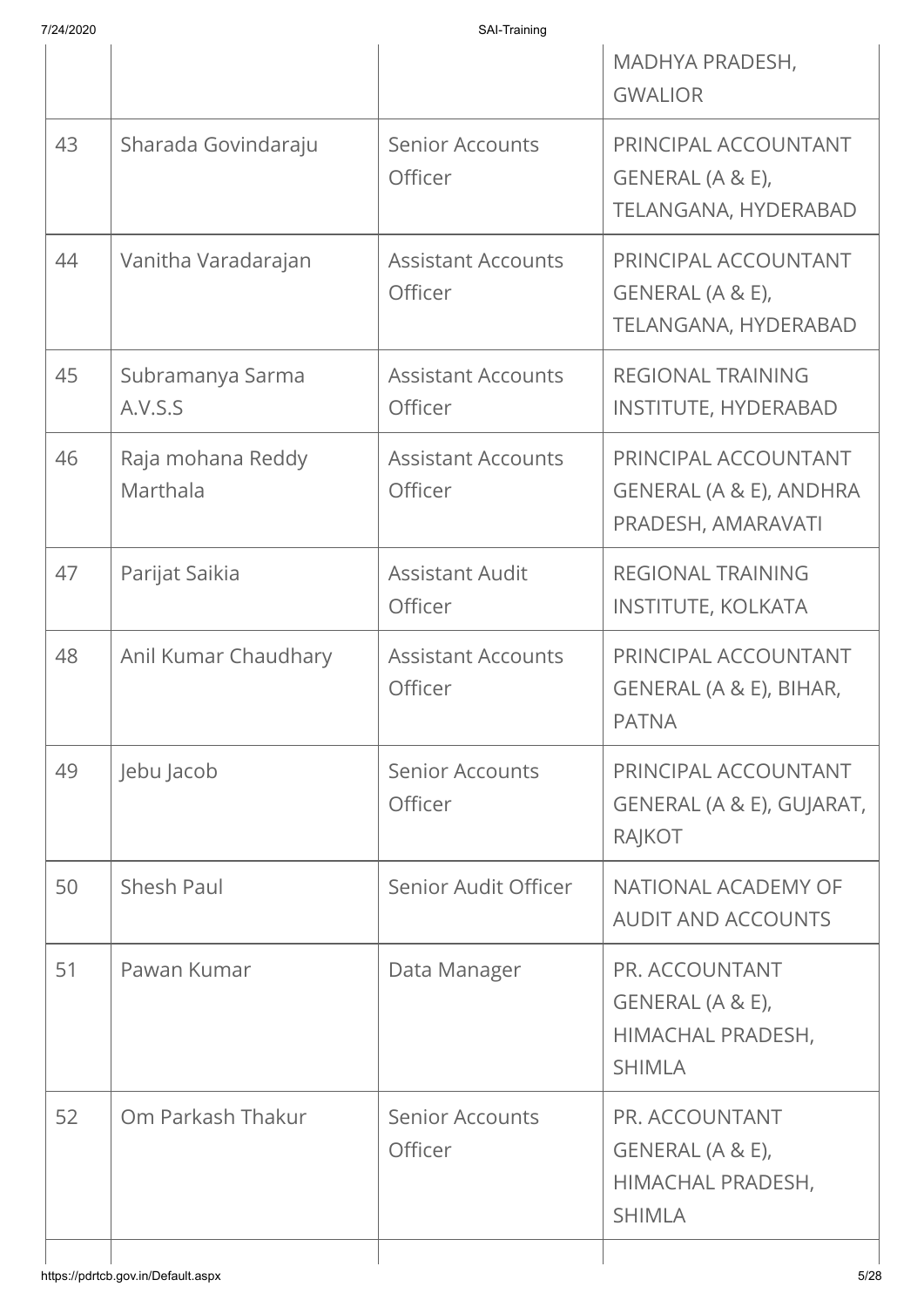| 7/24/2020 |                                               | SAI-Training                         |                                                                                     |
|-----------|-----------------------------------------------|--------------------------------------|-------------------------------------------------------------------------------------|
| 53        | Asha Ram                                      | <b>Senior Accounts</b><br>Officer    | PR. ACCOUNTANT<br>GENERAL (A & E),<br>HIMACHAL PRADESH,<br><b>SHIMLA</b>            |
| 54        | Nagender Singh                                | <b>Assistant Accounts</b><br>Officer | PR. ACCOUNTANT<br>GENERAL (A & E),<br>HIMACHAL PRADESH,<br><b>SHIMLA</b>            |
| 55        | Sudheer Rana                                  | <b>Assistant Accounts</b><br>Officer | PR. ACCOUNTANT<br>GENERAL (A & E),<br>HIMACHAL PRADESH,<br><b>SHIMLA</b>            |
| 56        | Anuj Ruhil                                    | <b>Assistant Accounts</b><br>Officer | PR. ACCOUNTANT<br>GENERAL (A & E),<br>HIMACHAL PRADESH,<br><b>SHIMLA</b>            |
| 57        | Abhishek Kumar                                | <b>Deputy Accountant</b><br>General  | PR. ACCOUNTANT<br>GENERAL (A & E),<br>HIMACHAL PRADESH,<br><b>SHIMLA</b>            |
| 58        | <b>Dishant</b>                                | <b>Assistant Accounts</b><br>Officer | PR. ACCOUNTANT<br>GENERAL (A & E),<br>HIMACHAL PRADESH,<br><b>SHIMLA</b>            |
| 59        | Pankaj Saini                                  | <b>Assistant Accounts</b><br>Officer | ACCOUNTANT GENERAL (A<br>& E), JAMMU & KASHMIR,<br><b>SRINAGAR</b>                  |
| 60        | Rajeev Kumar Meena                            | <b>Assistant Accounts</b><br>Officer | ACCOUNTANT GENERAL (A<br>& E), JAMMU & KASHMIR,<br><b>SRINAGAR</b>                  |
| 61        | Kuldeep<br>https://pdrtcb.gov.in/Default.aspx | <b>Assistant Accounts</b><br>Officer | <b>BRANCH: ACCOUNTANT</b><br>GENERAL (A & E), JAMMU<br>AND KASHMIR AT JAMMU<br>6/28 |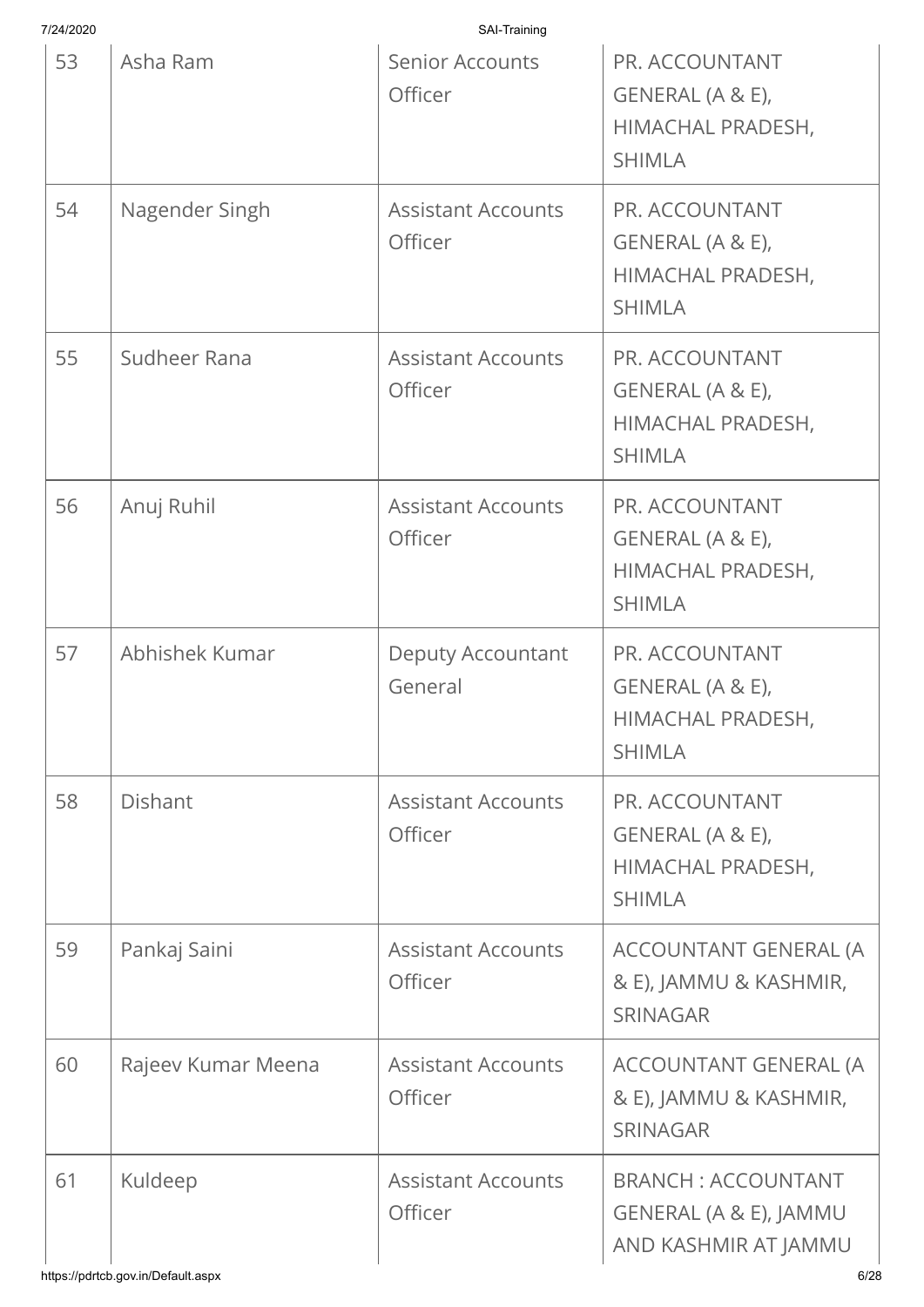| 62 | Mukesh Kumar Dhayal  | <b>Assistant Accounts</b><br>Officer | <b>BRANCH: ACCOUNTANT</b><br>GENERAL (A & E), JAMMU<br>AND KASHMIR AT JAMMU |
|----|----------------------|--------------------------------------|-----------------------------------------------------------------------------|
| 63 | Manoj Kumarnoi       | <b>Senior Accounts</b><br>Officer    | PRINCIPAL ACCOUNTANT<br>GENERAL (A & E),<br><b>JHARKHAND, RANCHI</b>        |
| 64 | Pawan Kumar Dasgupta | <b>Senior Accounts</b><br>Officer    | PRINCIPAL ACCOUNTANT<br>GENERAL (A & E),<br><b>JHARKHAND, RANCHI</b>        |
| 65 | Viveka Nand          | <b>Assistant Accounts</b><br>Officer | PRINCIPAL ACCOUNTANT<br>GENERAL (A & E),<br><b>JHARKHAND, RANCHI</b>        |
| 66 | Adarsh Kumar Gupta   | <b>Assistant Accounts</b><br>Officer | PRINCIPAL ACCOUNTANT<br>GENERAL (A & E),<br><b>JHARKHAND, RANCHI</b>        |
| 67 | Manan Jee            | <b>Assistant Accounts</b><br>Officer | PRINCIPAL ACCOUNTANT<br>GENERAL (A & E),<br><b>JHARKHAND, RANCHI</b>        |
| 68 | <b>Govind Kumar</b>  | <b>Assistant Accounts</b><br>Officer | PRINCIPAL ACCOUNTANT<br>GENERAL (A & E),<br><b>JHARKHAND, RANCHI</b>        |
| 69 | Yogesh A             | <b>Assistant Accounts</b><br>Officer | ACCOUNTANT GENERAL (A<br>& E), KERALA,<br>THIRUVANANTHAPURAM                |
| 70 | Vishnu V G           | <b>Assistant Accounts</b><br>Officer | ACCOUNTANT GENERAL (A<br>& E), KERALA,<br>THIRUVANANTHAPURAM                |
| 71 | Hari T R             | Data Entry Operator                  | ACCOUNTANT GENERAL (A<br>& E), KERALA,<br>THIRUVANANTHAPURAM                |
| 72 | Paventhan A          | <b>Deputy Accountant</b>             | ACCOUNTANT GENERAL (A                                                       |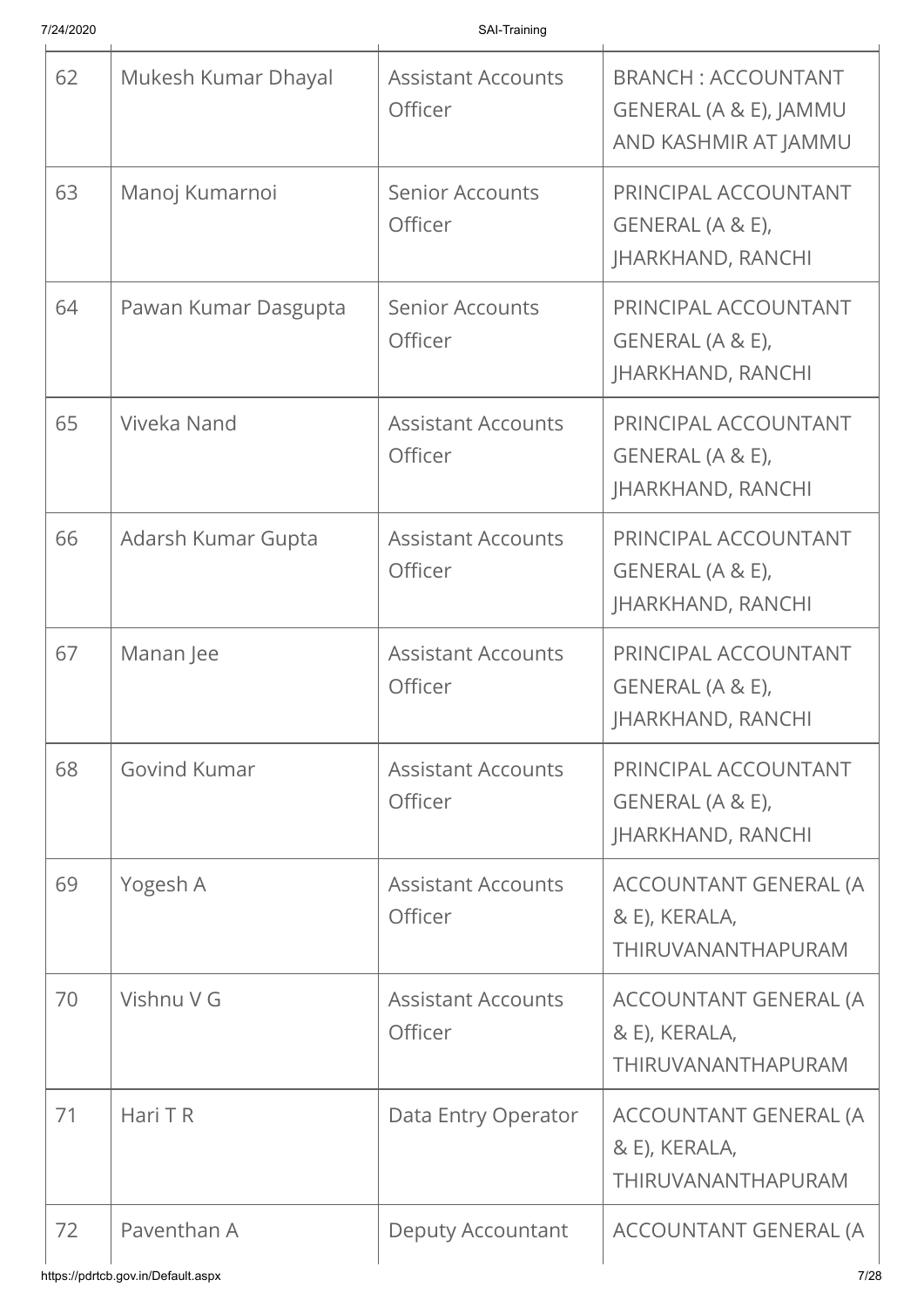|    |                       | General                              | & E), KERALA,<br>THIRUVANANTHAPURAM                               |
|----|-----------------------|--------------------------------------|-------------------------------------------------------------------|
| 73 | Madhubala K           | <b>Deputy Accountant</b><br>General  | ACCOUNTANT GENERAL (A<br>& E), KERALA,<br>THIRUVANANTHAPURAM      |
| 74 | Shailendra Bhagoliwal | <b>Accounts Officer</b>              | ACCOUNTANT GENERAL (A<br>& E) - II, MADHYA<br>PRADESH, GWALIOR    |
| 75 | <b>Anand Mohan</b>    | <b>Assistant Accounts</b><br>Officer | ACCOUNTANT GENERAL (A<br>& E) - II, MADHYA<br>PRADESH, GWALIOR    |
| 76 | Y Siril paul Bob      | <b>Assistant Accounts</b><br>Officer | ACCOUNTANT GENERAL (A<br>& E) - II, MAHARASHTRA,<br><b>NAGPUR</b> |
| 77 | K A Sharma            | <b>Assistant Accounts</b><br>Officer | ACCOUNTANT GENERAL (A<br>& E) - II, MAHARASHTRA,<br><b>NAGPUR</b> |
| 78 | Akum Chuba            | <b>Senior Accounts</b><br>Officer    | PRINCIPAL ACCOUNTANT<br>GENERAL (A & E),<br>NAGALAND, KOHIMA      |
| 79 | Chonbenthung Ovung    | <b>Assistant Accounts</b><br>Officer | PRINCIPAL ACCOUNTANT<br>GENERAL (A & E),<br>NAGALAND, KOHIMA      |
| 80 | <b>Gurmeet Singh</b>  | <b>Assistant Accounts</b><br>Officer | ACCOUNTANT GENERAL (A<br>& E), PUNJAB,<br>CHANDIGARH              |
| 81 | <b>Ritesh Arora</b>   | <b>Assistant Accounts</b><br>Officer | ACCOUNTANT GENERAL (A<br>& E), PUNJAB,<br><b>CHANDIGARH</b>       |
| 82 | Sunil Kumar           | <b>Assistant Accounts</b><br>Officer | ACCOUNTANT GENERAL (A<br>& E), PUNJAB,<br>CHANDIGARH              |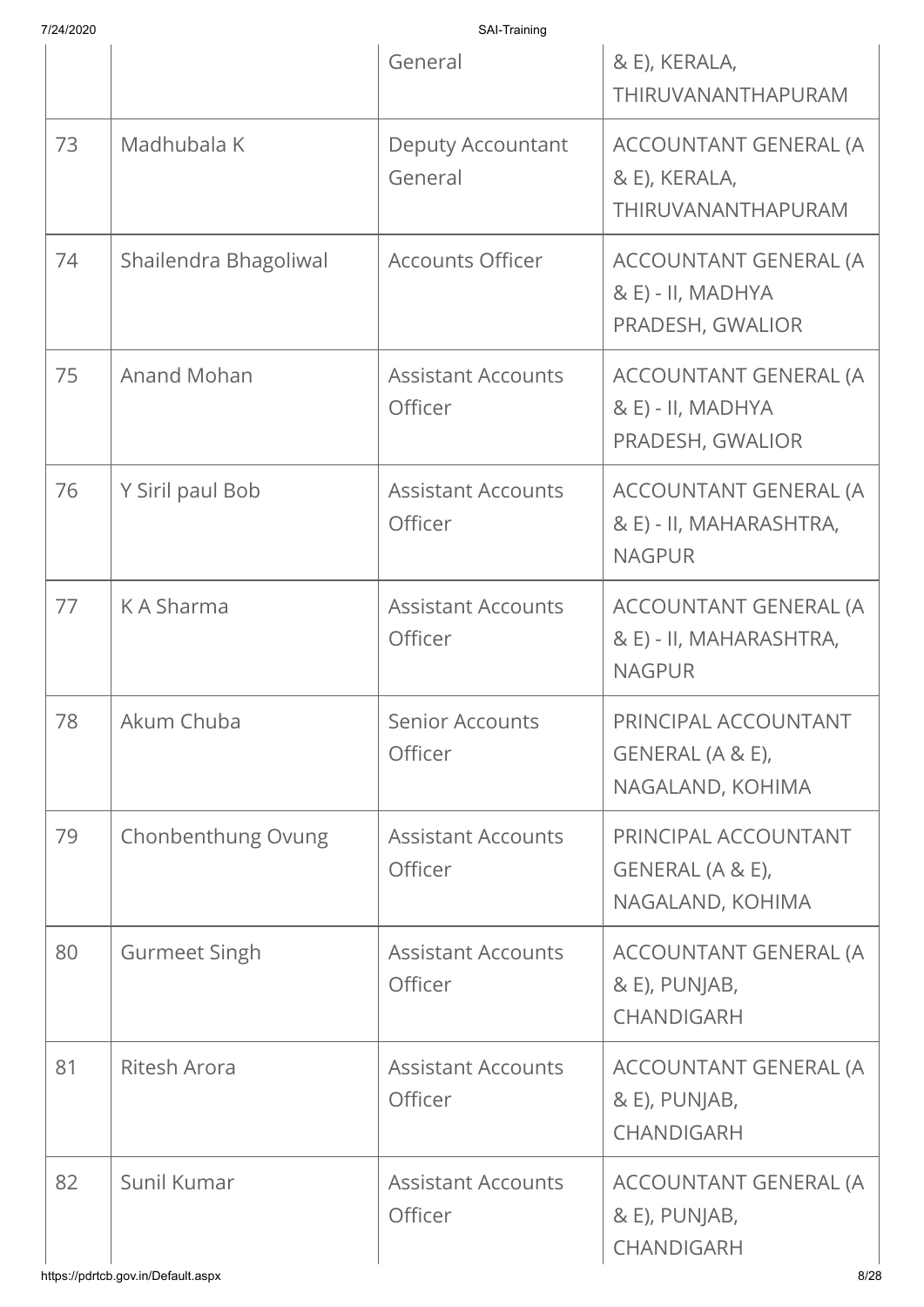| 83 | Devendra Kumar Saxena | Assistant<br>Administrative Officer      | <b>REGIONAL TRAINING</b><br><b>INSTITUTE, JAIPUR</b>                      |
|----|-----------------------|------------------------------------------|---------------------------------------------------------------------------|
| 84 | Naresh Kriplani       | <b>Assistant Accounts</b><br>Officer     | ACCOUNTANT GENERAL (A<br>& E), RAJASTHAN, JAIPUR                          |
| 85 | Rajeev Maheshwari     | <b>Assistant Accounts</b><br>Officer(RT) | ACCOUNTANT GENERAL (A<br>& E), RAJASTHAN, JAIPUR                          |
| 86 | <b>BALACHANDAR K</b>  | <b>Senior Accounts</b><br>Officer        | ACCOUNTANT GENERAL (A<br>& E), TAMIL NADU,<br><b>CHENNAI</b>              |
| 87 | DAMODARAN C K         | <b>Senior Accounts</b><br>Officer        | ACCOUNTANT GENERAL (A<br>& E), TAMIL NADU,<br><b>CHENNAI</b>              |
| 88 | <b>VIJAYA MALATHI</b> | <b>Senior Accounts</b><br>Officer        | ACCOUNTANT GENERAL (A<br>& E), TAMIL NADU,<br><b>CHENNAI</b>              |
| 89 | <b>VENKATARAMAN N</b> | <b>Assistant Accounts</b><br>Officer     | ACCOUNTANT GENERAL (A<br>& E), TAMIL NADU,<br><b>CHENNAI</b>              |
| 90 | Vidhya Govindarajan   | <b>Assistant Accounts</b><br>Officer     | ACCOUNTANT GENERAL (A<br>& E), TAMIL NADU,<br><b>CHENNAI</b>              |
| 91 | Arshad Idris          | <b>Senior Accounts</b><br>Officer        | ACCOUNTANT GENERAL (A<br>& E) - II, UTTAR PRADESH,<br><b>ALLAHABAD</b>    |
| 92 | Alok Kumar            | <b>Assistant Accounts</b><br>Officer     | ACCOUNTANT GENERAL(A<br>& E)-I, UTTAR PRADESH,<br><b>ALLAHABAD</b>        |
| 93 | Prashant Kumar Mishra | <b>Assistant Accounts</b><br>Officer     | <b>ACCOUNTANT GENERAL(A</b><br>& E)-I, UTTAR PRADESH,<br><b>ALLAHABAD</b> |
|    |                       |                                          |                                                                           |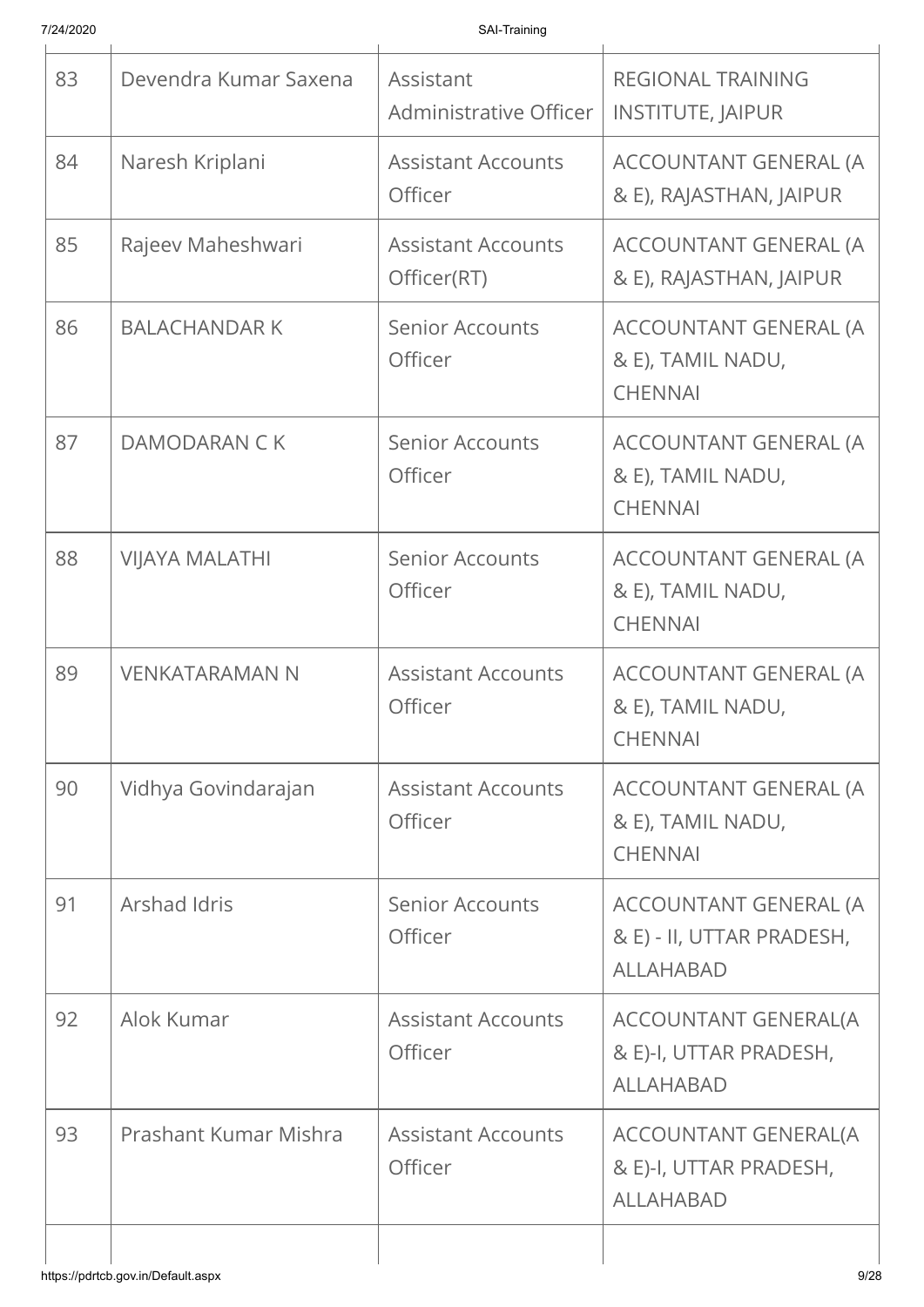| 7/24/2020 |                       | SAI-Training                                |                                                                           |
|-----------|-----------------------|---------------------------------------------|---------------------------------------------------------------------------|
| 94        | Pratik Raj            | <b>Assistant Accounts</b><br>Officer        | <b>ACCOUNTANT GENERAL(A</b><br>& E)-I, UTTAR PRADESH,<br><b>ALLAHABAD</b> |
| 95        | Pankaj Kumar          | <b>Assistant Accounts</b><br>Officer        | ACCOUNTANT GENERAL(A<br>& E)-I, UTTAR PRADESH,<br><b>ALLAHABAD</b>        |
| 96        | Deepanshu Saxena      | <b>Assistant Accounts</b><br>Officer        | ACCOUNTANT GENERAL(A<br>& E)-I, UTTAR PRADESH,<br><b>ALLAHABAD</b>        |
| 97        | Ashutosh Pandey       | <b>Assistant Accounts</b><br>Officer        | <b>ACCOUNTANT GENERAL(A</b><br>& E)-I, UTTAR PRADESH,<br><b>ALLAHABAD</b> |
| 98        | <b>Atul Singh</b>     | <b>Assistant Accounts</b><br>Officer        | <b>ACCOUNTANT GENERAL(A</b><br>& E)-I, UTTAR PRADESH,<br><b>ALLAHABAD</b> |
| 99        | Avdhesh Kumar Patel   | <b>Assistant Accounts</b><br>Officer        | ACCOUNTANT GENERAL (A<br>& E) - II, UTTAR PRADESH,<br><b>ALLAHABAD</b>    |
| 100       | Krishna Chandra Kundu | <b>Assistant Accounts</b><br><b>Officer</b> | ACCOUNTANT GENERAL (A<br>& E), WEST BENGAL,<br><b>KOLKATA</b>             |
| 101       | Debatosh Pramanik     | <b>Senior Accounts</b><br>Officer           | ACCOUNTANT GENERAL (A<br>& E), WEST BENGAL,<br><b>KOLKATA</b>             |
| 102       | Sushanta Kr Bera      | <b>Assistant Accounts</b><br>Officer        | ACCOUNTANT GENERAL (A<br>& E), WEST BENGAL,<br><b>KOLKATA</b>             |
| 103       | K Sasidhar            | Senior Audit Officer                        | PRINCIPAL DIRECTOR OF<br>AUDIT (CENTRAL),<br><b>HYDERABAD</b>             |
| 104       | Deepak singh khatri   | Senior Audit Officer                        | PRINCIPAL ACCOUNTANT<br>GENERAL(AUDIT),                                   |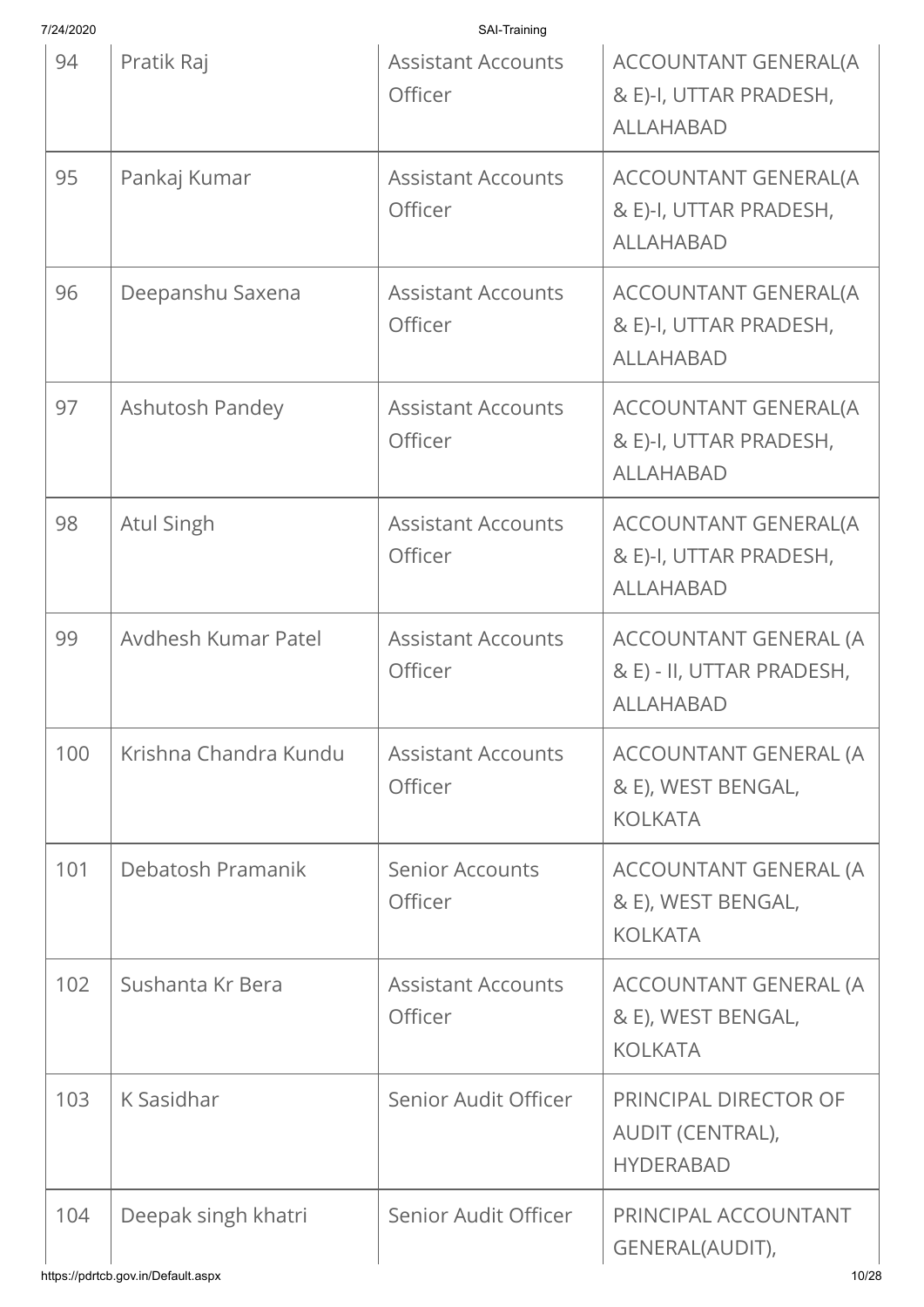|     |                                    |                                       | TELANGANA, HYDERABAD                                                                  |
|-----|------------------------------------|---------------------------------------|---------------------------------------------------------------------------------------|
| 105 | Vinay kumar                        | Senior Audit Officer                  | PRINCIPAL ACCOUNTANT<br>GENERAL(AUDIT),<br>TELANGANA, HYDERABAD                       |
| 106 | Padala CNMK Rao                    | <b>Assistant Audit</b><br>Officer     | PRINCIPAL DIRECTOR OF<br>AUDIT (CENTRAL),<br><b>HYDERABAD</b>                         |
| 107 | Venkat Reddy J                     | <b>Assistant Audit</b><br>Officer     | PRINCIPAL ACCOUNTANT<br>GENERAL(AUDIT), ANDHRA<br>PRADESH, AMARAVATI                  |
| 108 | Arindam Nath                       | Senior Audit Officer                  | <b>ACCOUNTANT GENERAL</b><br>(AUDIT), ASSAM,<br><b>GUWAHATI</b>                       |
| 109 | Padma Kumar Das r                  | Senior Audit Officer                  | <b>ACCOUNTANT GENERAL</b><br>(AUDIT), ASSAM,<br><b>GUWAHATI</b>                       |
| 110 | Kiran Limbu                        | Senior Audit Officer                  | <b>REGIONAL TRAINING</b><br><b>INSTITUTE, SHILLONG</b>                                |
| 111 | Aditya Ritesh                      | <b>Assistant Audit</b><br>Officer     | <b>ACCOUNTANT GENERAL</b><br>(AUDIT), ASSAM,<br><b>GUWAHATI</b>                       |
| 112 | Prem Kumar                         | Senior Audit Officer                  | PRINCIPAL DIRECTOR OF<br>AUDIT(CENTRAL),<br><b>AHMEDABAD</b>                          |
| 113 | Prateek Saurabh Panjiar            | <b>Assistant Audit</b><br>Officer     | PRINCIPAL DIRECTOR OF<br>AUDIT(CENTRAL),<br>AHMEDABAD                                 |
| 114 | Manish Chauhan                     | <b>Assistant Audit</b><br>Officer (P) | PRINCIPAL ACCOUNTANT<br><b>GENERAL (AUDIT),</b><br>HIMACHAL PRADESH,<br><b>SHIMLA</b> |
|     | https://pdrtcb.gov.in/Default.aspx |                                       | 11/28                                                                                 |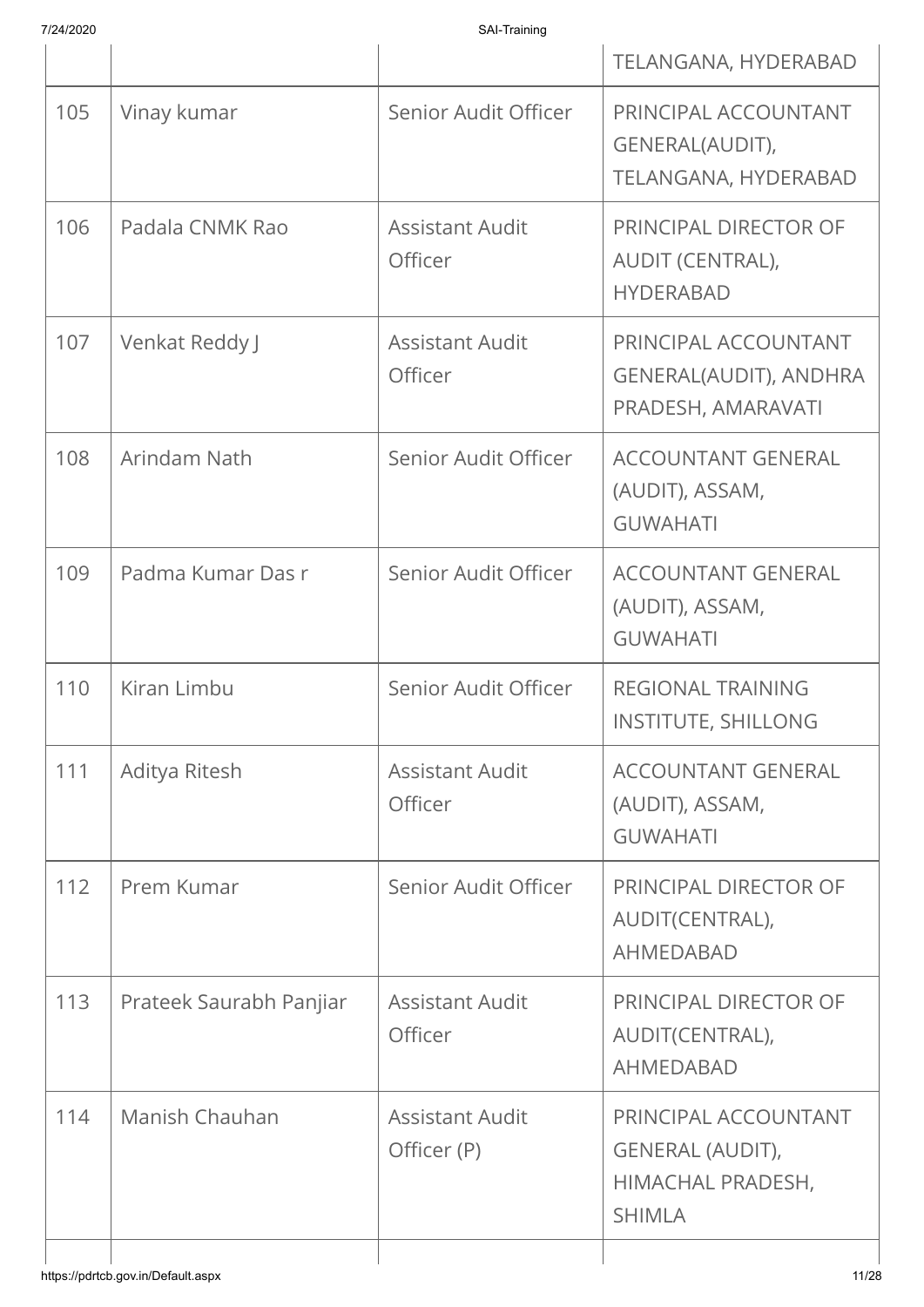| 7/24/2020 |                     | SAI-Training                        |                                                                                  |
|-----------|---------------------|-------------------------------------|----------------------------------------------------------------------------------|
| 115       | Piyush Verma        | <b>Assistant Audit</b><br>Officer   | <b>BRANCH: ACCOUNTANT</b><br><b>GENERAL (AUDIT), JAMMU</b><br>& KASHMIR AT JAMMU |
| 116       | Aseem Beetan        | Assistant<br>Administrative Officer | <b>REGIONAL TRAINING</b><br><b>INSTITUTE, JAMMU</b>                              |
| 117       | Ricky Kunwar        | <b>Assistant Audit</b><br>Officer   | PRINCIPAL ACCOUNTANT<br><b>GENERAL (AUDIT),</b><br><b>JHARKHAND, RANCHI</b>      |
| 118       | Sowmini S           | Senior Administrative<br>Officer    | <b>REGIONAL TRAINING</b><br><b>CENTRE, BENGALURU</b>                             |
| 119       | Mohan S             | Senior Audit Officer                | PRINCIPAL DIRECTOR OF<br>AUDIT(CENTRAL),<br><b>BENGALURU</b>                     |
| 120       | Shankaranarayana rv | Senior Audit Officer                | <b>Pr.ACCOUNTANT GENERAL</b><br>(AUDIT I) KARNATAKA,<br><b>BENGALURU</b>         |
| 121       | Sreekumar TV        | Senior Audit Officer                | PRINCIPAL DIRECTOR OF<br>AUDIT(CENTRAL),<br><b>BENGALURU</b>                     |
| 122       | Bipin ps            | Senior Audit Officer                | Pr.ACCOUNTANT GENERAL<br>(AUDIT I) KARNATAKA,<br><b>BENGALURU</b>                |
| 123       | Nagesh n            | Senior Audit Officer                | <b>Pr.ACCOUNTANT GENERAL</b><br>(AUDIT I) KARNATAKA,<br><b>BENGALURU</b>         |
| 124       | Rajeevan k          | Senior Audit Officer                | Pr.ACCOUNTANT GENERAL<br>(AUDIT I) KARNATAKA,<br><b>BENGALURU</b>                |
| 125       | Unnikrishnan ks     | Senior Audit Officer                | Pr.ACCOUNTANT GENERAL<br>(AUDIT I) KARNATAKA,<br><b>BENGALURU</b>                |
|           |                     |                                     |                                                                                  |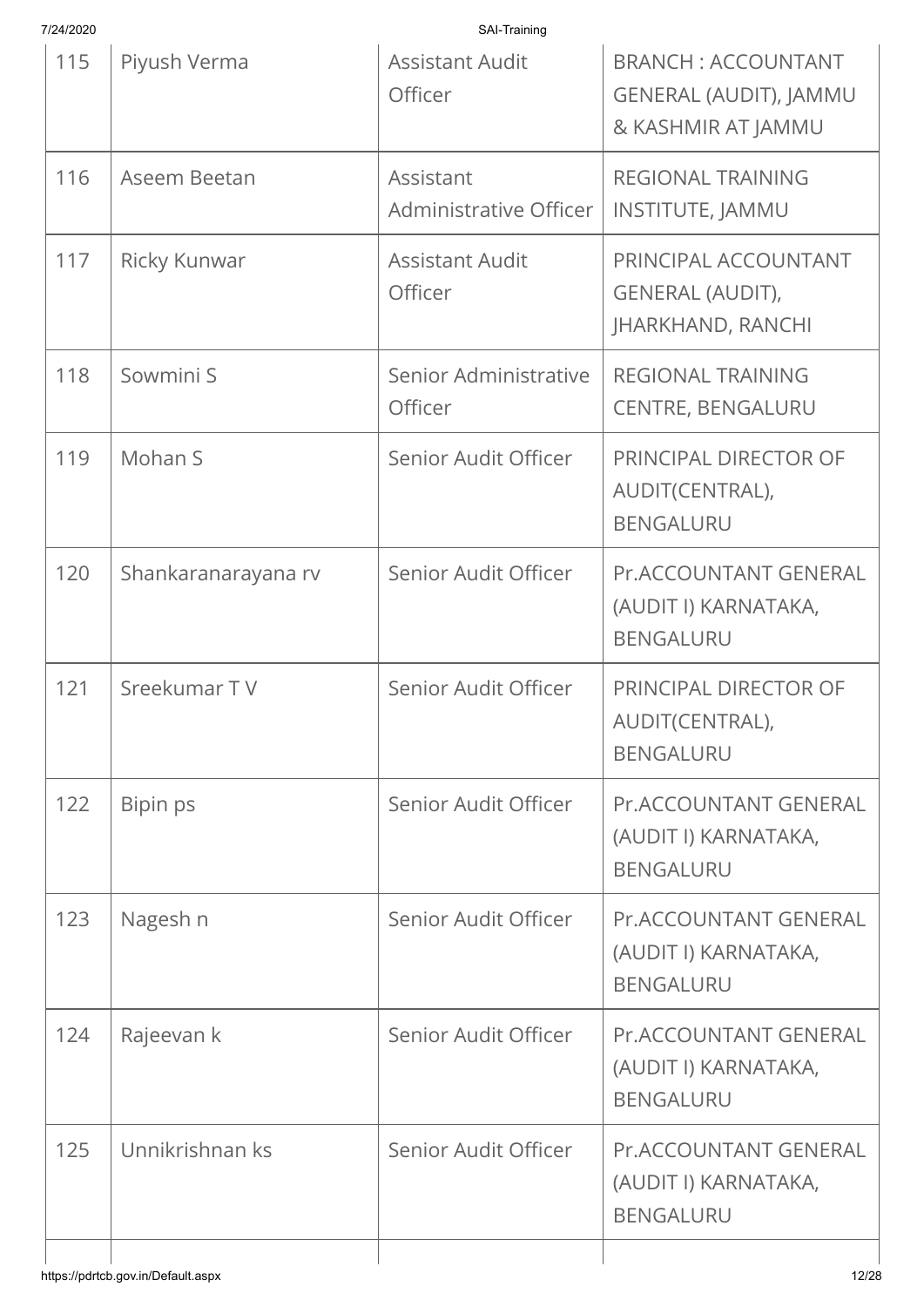| 7/24/2020 |                               | SAI-Training                      |                                                                          |
|-----------|-------------------------------|-----------------------------------|--------------------------------------------------------------------------|
| 126       | Dhirendra kumar<br>srivastava | Senior Audit Officer              | <b>Pr.ACCOUNTANT GENERAL</b><br>(AUDIT I) KARNATAKA,<br><b>BENGALURU</b> |
| 127       | Asha surendran                | Senior Audit Officer              | Pr.ACCOUNTANT GENERAL<br>(AUDIT I) KARNATAKA,<br><b>BENGALURU</b>        |
| 128       | Prokash Chandra Saha          | <b>Assistant Audit</b><br>Officer | PRINCIPAL DIRECTOR OF<br>AUDIT(CENTRAL),<br><b>BENGALURU</b>             |
| 129       | Jambulingam s                 | Senior Audit Officer              | <b>Pr.ACCOUNTANT GENERAL</b><br>(AUDIT I) KARNATAKA,<br><b>BENGALURU</b> |
| 130       | Anil Kumar Mishra             | <b>Assistant Audit</b><br>Officer | <b>ACCOUNTANT GENERAL</b><br>(E&RSA), MADHYA<br>PRADESH, BHOPAL          |
| 131       | Prameela tv                   | Senior Audit Officer              | <b>ACCOUNTANT</b><br>GENERAL(E&RSA),<br>KARNATAKA, BENGALURU             |
| 132       | Aditya kumar                  | <b>Assistant Audit</b><br>Officer | PRINCIPAL DIRECTOR OF<br>AUDIT(CENTRAL),<br><b>BENGALURU</b>             |
| 133       | Joydeep Mukherjee             | <b>Assistant Audit</b><br>Officer | <b>REGIONAL TRAINING</b><br><b>CENTRE, BENGALURU</b>                     |
| 134       | Dheeraj kumar bhardwaj        | <b>Assistant Audit</b><br>Officer | Pr.ACCOUNTANT GENERAL<br>(AUDIT I) KARNATAKA,<br><b>BENGALURU</b>        |
| 135       | Mohammed sageer               | <b>Assistant Audit</b><br>Officer | Pr.ACCOUNTANT GENERAL<br>(AUDIT I) KARNATAKA,<br><b>BENGALURU</b>        |
| 136       | Ganesh A Nithyanandam         | <b>Assistant Audit</b><br>Officer | PRINCIPAL DIRECTOR OF<br>AUDIT(CENTRAL),<br><b>BENGALURU</b>             |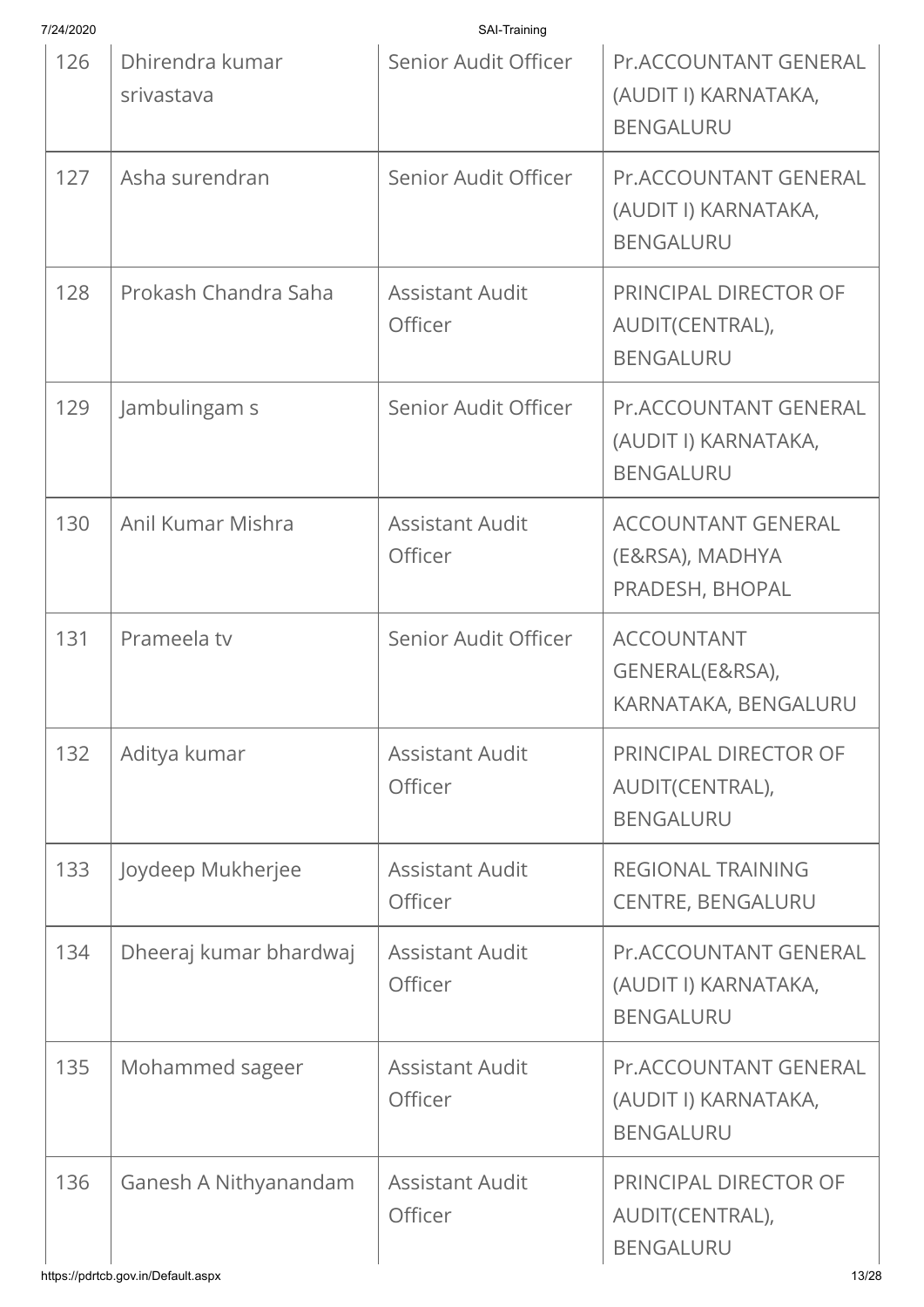| 137 | Shakib Afroz          | <b>Assistant Audit</b><br>Officer        | PRINCIPAL DIRECTOR OF<br>AUDIT(CENTRAL),<br><b>BENGALURU</b>       |
|-----|-----------------------|------------------------------------------|--------------------------------------------------------------------|
| 138 | Shashank Srivastava   | <b>Assistant Audit</b><br><b>Officer</b> | PRINCIPAL DIRECTOR OF<br>AUDIT(CENTRAL),<br><b>BENGALURU</b>       |
| 139 | Sanjeev agrawal       | <b>Assistant Audit</b><br>Officer (P)    | Pr.ACCOUNTANT GENERAL<br>(AUDIT I) KARNATAKA,<br><b>BENGALURU</b>  |
| 140 | Abinash patro         | <b>Assistant Audit</b><br>Officer        | <b>ACCOUNTANT</b><br>GENERAL(E&RSA),<br>KARNATAKA, BENGALURU       |
| 141 | Raghavan p            | <b>Assistant Audit</b><br>Officer        | Pr.ACCOUNTANT GENERAL<br>(AUDIT I) KARNATAKA,<br><b>BENGALURU</b>  |
| 142 | Sajeevkumar No 1 N    | <b>Assistant Audit</b><br>Officer        | <b>ACCOUNTANT</b><br>GENERAL(G&SSA), KERALA,<br>THIRUVANANTHAPURAM |
| 143 | Kesavan Nampoothiri N | <b>Assistant Audit</b><br>Officer        | <b>ACCOUNTANT</b><br>GENERAL(G&SSA), KERALA,<br>THIRUVANANTHAPURAM |
| 144 | Prakash R No. 2       | <b>Assistant Audit</b><br>Officer        | <b>ACCOUNTANT</b><br>GENERAL(E&RSA), KERALA,<br>THIRUVANANTHAPURAM |
| 145 | Aneesh Unni S         | Senior Audit Officer                     | <b>ACCOUNTANT</b><br>GENERAL(G&SSA), KERALA,<br>THIRUVANANTHAPURAM |
| 146 | Arathi G              | <b>Assistant Audit</b><br>Officer        | <b>ACCOUNTANT</b><br>GENERAL(G&SSA), KERALA,<br>THIRUVANANTHAPURAM |
| 147 | Archana Gopinathan    | Senior Data                              | <b>ACCOUNTANT</b>                                                  |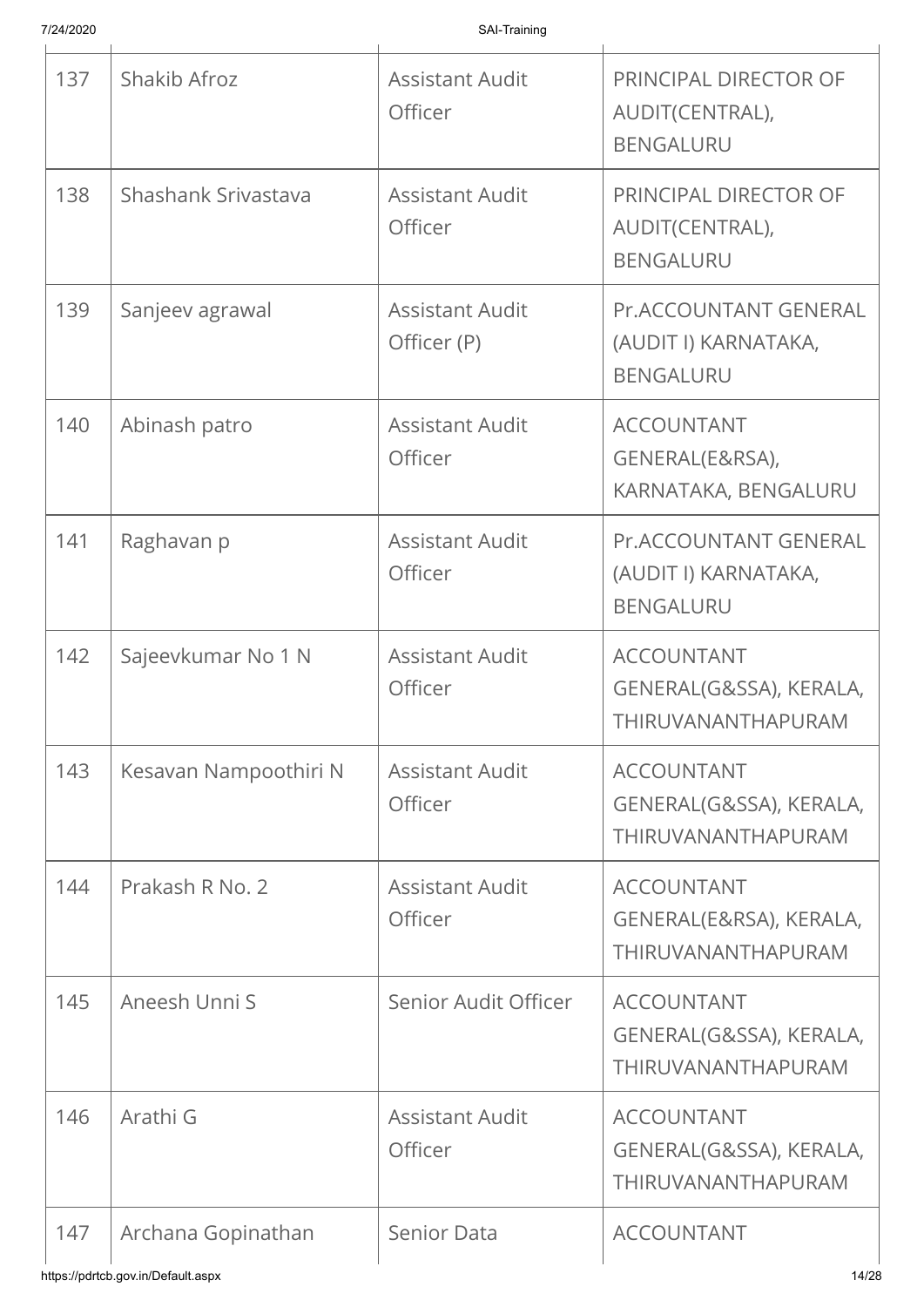| 7/24/2020 |
|-----------|
|           |

|     |                                   | Processor                         | GENERAL(G&SSA), KERALA,<br>THIRUVANANTHAPURAM                       |
|-----|-----------------------------------|-----------------------------------|---------------------------------------------------------------------|
| 148 | Hari Sankar N                     | <b>Assistant Audit</b><br>Officer | <b>ACCOUNTANT</b><br>GENERAL(G&SSA), KERALA,<br>THIRUVANANTHAPURAM  |
| 149 | E P V raghoothaman                | Senior Audit Officer              | PRINCIPAL ACCOUNTANT<br>GENERAL (AUDIT) - I,<br>MAHARASHTRA, MUMBAI |
| 150 | archana a gokhale                 | Senior Audit Officer              | <b>ACCOUNTANT GENERAL</b><br>$(AUDIT) - II,$<br>MAHARASHTRA, NAGPUR |
| 151 | Prem Prakash                      | <b>Assistant Audit</b><br>Officer | <b>DIRECTOR GENERAL OF</b><br>AUDIT(CENTRAL), MUMBAI                |
| 152 | Sunil Kumar                       | <b>Assistant Audit</b><br>Officer | <b>DIRECTOR GENERAL OF</b><br>AUDIT(CENTRAL), MUMBAI                |
| 153 | Niranjan Kumar                    | <b>Assistant Audit</b><br>Officer | <b>DIRECTOR GENERAL OF</b><br>AUDIT(CENTRAL), MUMBAI                |
| 154 | <b>Hemant Kumar Goutam</b>        | <b>Assistant Audit</b><br>Officer | PRINCIPAL ACCOUNTANT<br>GENERAL (AUDIT) - I,<br>MAHARASHTRA, MUMBAI |
| 155 | Bijendra Kumar                    | <b>Assistant Audit</b><br>Officer | <b>DIRECTOR GENERAL OF</b><br>AUDIT(CENTRAL), MUMBAI                |
| 156 | Prakash Kumar                     | <b>Assistant Audit</b><br>Officer | <b>DIRECTOR GENERAL OF</b><br>AUDIT(CENTRAL), MUMBAI                |
| 157 | Anirudha Balwant<br>Sahastrabudhe | <b>Assistant Audit</b><br>Officer | <b>ACCOUNTANT GENERAL</b><br>$(AUDIT) - II,$<br>MAHARASHTRA, NAGPUR |
| 158 | Prakash Tukaram Barge             | <b>Assistant Audit</b><br>Officer | <b>DIRECTOR GENERAL OF</b><br>AUDIT(CENTRAL), MUMBAI                |
| 159 | Vaibhay Kumar                     | <b>Assistant Audit</b>            | <b>DIRECTOR GENERAL OF</b>                                          |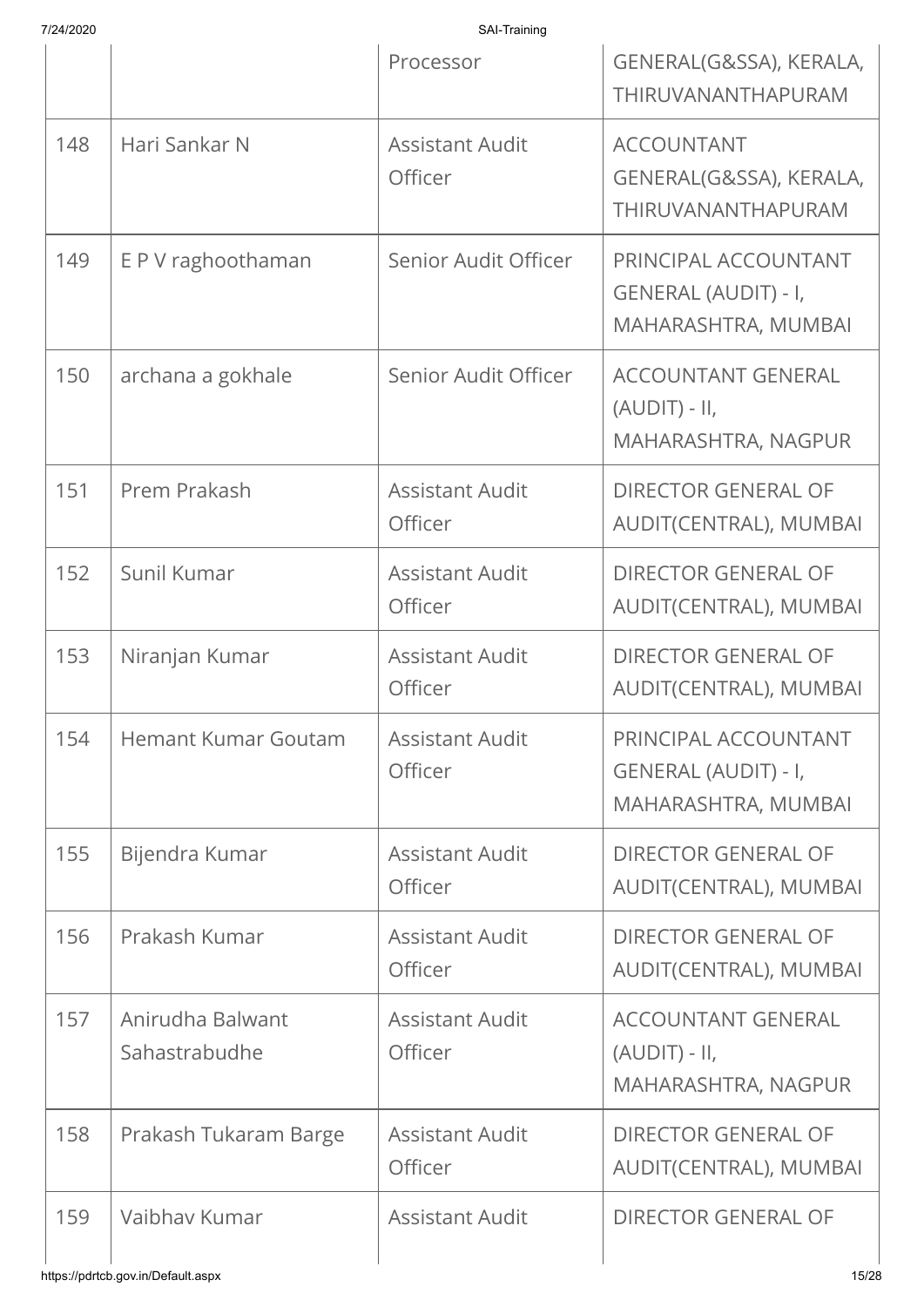| 7/24/2020 |                             | SAI-Training                          |                                                                        |
|-----------|-----------------------------|---------------------------------------|------------------------------------------------------------------------|
|           |                             | Officer                               | AUDIT(CENTRAL), MUMBAI                                                 |
| 160       | Mangkhotinthang S<br>Haokip | Senior Audit Officer                  | <b>ACCOUNTANT GENERAL</b><br>(AUDIT), MANIPUR, IMPHAL                  |
| 161       | Sairem Sarat Singh          | Senior Audit Officer                  | <b>ACCOUNTANT GENERAL</b><br>(AUDIT), MANIPUR, IMPHAL                  |
| 162       | Apu Albert Kayina           | <b>Assistant Audit</b><br>Officer     | <b>ACCOUNTANT GENERAL</b><br>(AUDIT), MANIPUR, IMPHAL                  |
| 163       | Pushpendra Patel            | <b>Assistant Audit</b><br>Officer (P) | PRINCIPAL ACCOUNTANT<br><b>GENERAL (AUDIT),</b><br>MEGHALAYA, SHILLONG |
| 164       | Rohit Kumar                 | <b>Assistant Audit</b><br>Officer     | PRINCIPAL ACCOUNTANT<br><b>GENERAL (AUDIT),</b><br>MEGHALAYA, SHILLONG |
| 165       | Thounaojam Jurist           | <b>Assistant Audit</b><br>Officer     | <b>ACCOUNTANT GENERAL</b><br>(AUDIT), NAGALAND,<br><b>KOHIMA</b>       |
| 166       | Kishore Chandra Nayak       | Senior Audit Officer                  | PRINCIPAL ACCOUNTANT<br>GENERAL(E&RSA), ODISHA,<br><b>BHUBANESWAR</b>  |
| 167       | Rudra Prasanna Rath         | Senior Audit Officer                  | PRINCIPAL ACCOUNTANT<br>GENERAL(E&RSA), ODISHA,<br><b>BHUBANESWAR</b>  |
| 168       | Saroj Ranjan Jena           | <b>Assistant Audit</b><br>Officer     | PRINCIPAL ACCOUNTANT<br>GENERAL(E&RSA), ODISHA,<br><b>BHUBANESWAR</b>  |
| 169       | Akshaya Kumar Mohanty       | <b>Assistant Audit</b><br>Officer     | <b>ACCOUNTANT</b><br>GENERAL(G&SSA), ODISHA,<br><b>BHUBANESWAR</b>     |
| 170       | <b>Biswajit Chatter</b>     | <b>Assistant Audit</b><br>Officer     | PRINCIPAL ACCOUNTANT<br>GENERAL(E&RSA), ODISHA,<br><b>BHUBANESWAR</b>  |
|           |                             |                                       |                                                                        |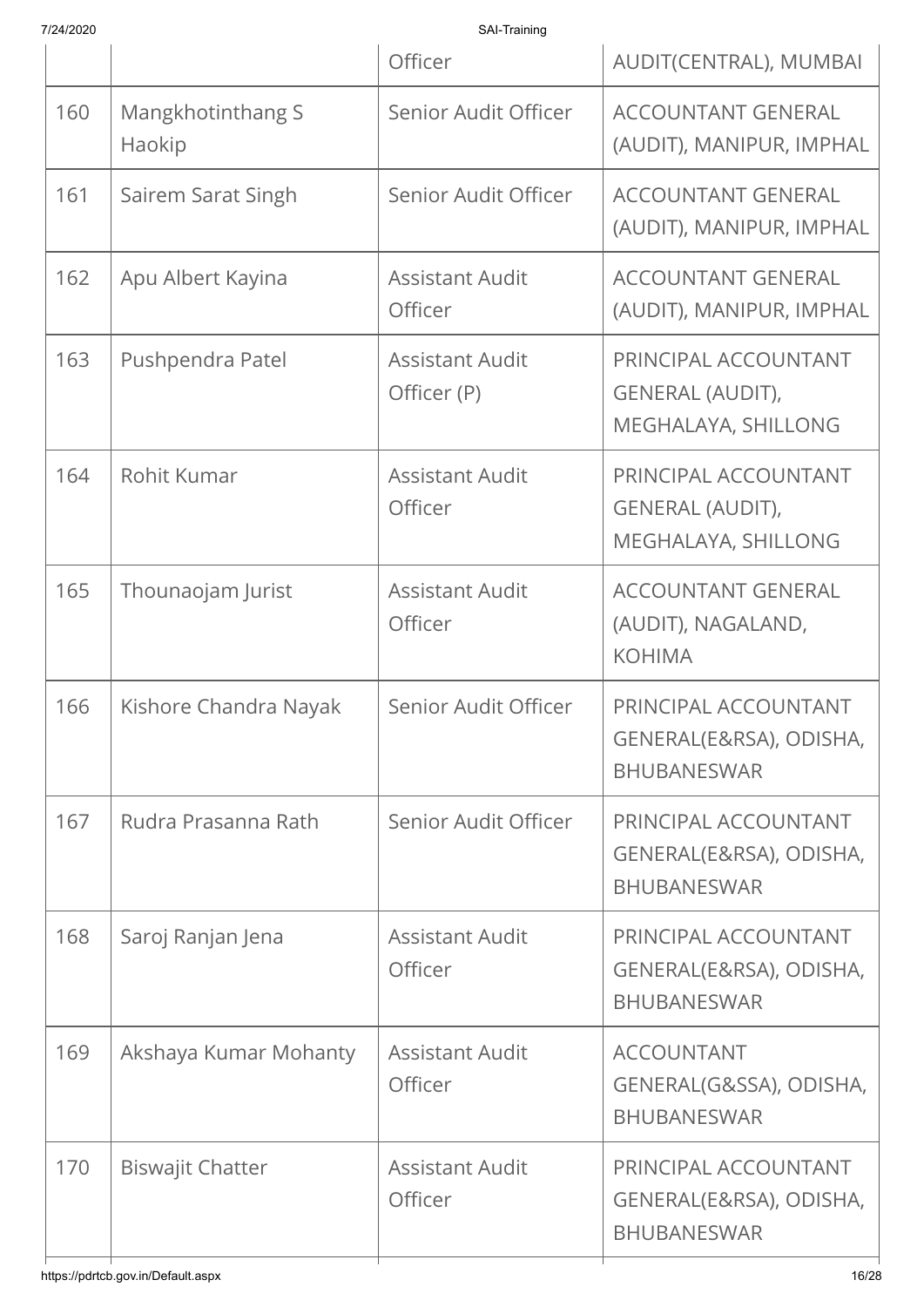| 7/24/2020 |                                        | SAI-Training                         |                                                                       |
|-----------|----------------------------------------|--------------------------------------|-----------------------------------------------------------------------|
| 171       | <b>CHANDRA SEKHAR</b><br><b>BEHERA</b> | <b>Assistant Audit</b><br>Officer    | PRINCIPAL ACCOUNTANT<br>GENERAL(E&RSA), ODISHA,<br><b>BHUBANESWAR</b> |
| 172       | Arpa Deogharia                         | <b>Assistant Audit</b><br>Officer    | PRINCIPAL ACCOUNTANT<br>GENERAL(E&RSA), ODISHA,<br><b>BHUBANESWAR</b> |
| 173       | Pradeep Kumar Sahu                     | <b>Assistant Audit</b><br>Officer    | <b>ACCOUNTANT</b><br>GENERAL(G&SSA), ODISHA,<br><b>BHUBANESWAR</b>    |
| 174       | Parshant Kumar Ujlayan                 | <b>Assistant Audit</b><br>Officer    | <b>ACCOUNTANT</b><br>GENERAL(G&SSA), ODISHA,<br><b>BHUBANESWAR</b>    |
| 175       | Rakesh Kumawat                         | Senior Audit Officer                 | <b>ACCOUNTANT GENERAL</b><br>(AUDIT-II), RAJASTHAN,<br><b>JAIPUR</b>  |
| 176       | Manoj Kumar Khinchi                    | <b>Assistant Audit</b><br>Officer    | PRINCIPAL ACCOUNTANT<br>GENERAL (G&SSA),<br>RAJASTHAN, JAIPUR         |
| 177       | Rahul Sharma-i                         | <b>Assistant Accounts</b><br>Officer | <b>ACCOUNTANT GENERAL</b><br>(AUDIT-II), RAJASTHAN,<br><b>JAIPUR</b>  |
| 178       | Amish Dhanuk                           | <b>Assistant Audit</b><br>Officer    | <b>ACCOUNTANT GENERAL</b><br>(E&RSA), MADHYA<br>PRADESH, BHOPAL       |
| 179       | Rajesh Singh                           | <b>Assistant Audit</b><br>Officer    | PRINCIPAL ACCOUNTANT<br>GENERAL (G&SSA),<br>RAJASTHAN, JAIPUR         |
| 180       | Nagendra Mani Pradhan                  | Senior Audit Officer                 | PRINCIPAL ACCOUNTANT<br>GENERAL (AUDIT), SIKKIM,<br><b>GANGTOK</b>    |
| 181       | Tashi Tshering Sherpa                  | <b>Assistant Audit</b>               | PRINCIPAL ACCOUNTANT                                                  |
|           | https://pdrtcb.gov.in/Default.aspx     |                                      | 17/28                                                                 |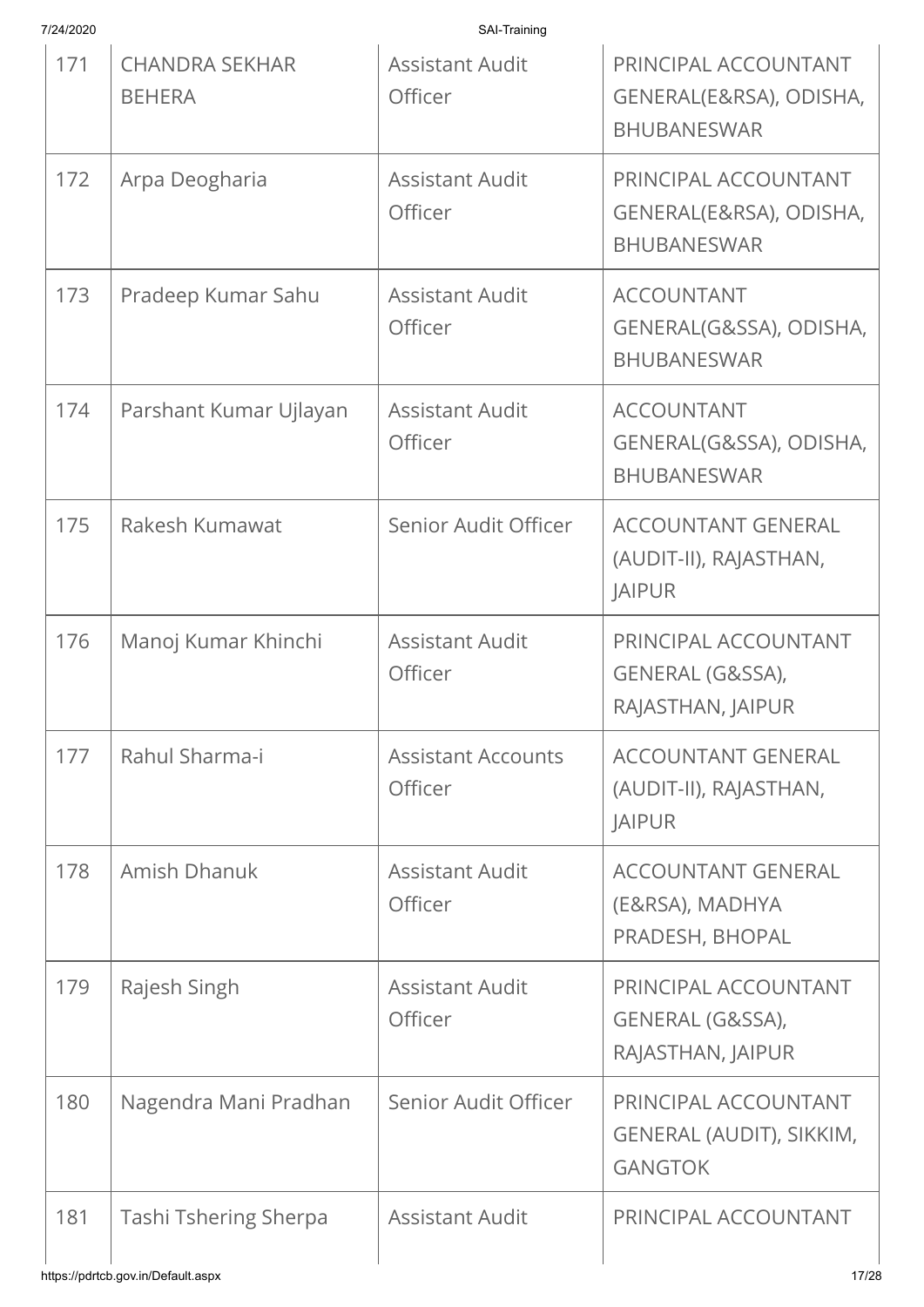| SAI-Training<br>7/24/2020 |                                          |                                   |                                                                                       |
|---------------------------|------------------------------------------|-----------------------------------|---------------------------------------------------------------------------------------|
|                           |                                          | Officer                           | GENERAL (AUDIT), SIKKIM,<br><b>GANGTOK</b>                                            |
| 182                       | Abdul Barri m                            | Senior Audit Officer              | PRINCIPAL ACCOUNTANT<br>GENERAL(G&SSA), TAMIL<br>NADU & PUDUCHERRY,<br><b>CHENNAI</b> |
| 183                       | K. vembu                                 | Senior Audit Officer              | <b>DIRECTOR GENERAL OF</b><br>AUDIT(CENTRAL), CHENNAI                                 |
| 184                       | ANAND .S.S.                              | Senior Audit Officer              | <b>ACCOUNTANT</b><br>GENERAL(E&RSA), TAMIL<br>NADU, CHENNAI                           |
| 185                       | Sreelakshmi sridhar                      | Senior Audit Officer              | <b>DIRECTOR GENERAL OF</b><br>AUDIT(CENTRAL), CHENNAI                                 |
| 186                       | T.g. sreekumar                           | <b>Assistant Audit</b><br>Officer | <b>DIRECTOR GENERAL OF</b><br>AUDIT(CENTRAL), CHENNAI                                 |
| 187                       | <b>CHARLES DEVADOSS</b><br><b>SELWYN</b> | <b>Assistant Audit</b><br>Officer | <b>ACCOUNTANT</b><br>GENERAL(E&RSA), TAMIL<br>NADU, CHENNAI                           |
| 188                       | Anandakumar T                            | <b>Assistant Audit</b><br>Officer | PRINCIPAL ACCOUNTANT<br>GENERAL(G&SSA), TAMIL<br>NADU & PUDUCHERRY,<br><b>CHENNAI</b> |
| 189                       | C. sridhar                               | <b>Assistant Audit</b><br>Officer | <b>DIRECTOR GENERAL OF</b><br>AUDIT(CENTRAL), CHENNAI                                 |
| 190                       | Rothan Lienlalvung<br>Gangte             | <b>Assistant Audit</b><br>Officer | <b>REGIONAL TRAINING</b><br><b>INSTITUTE, SHILLONG</b>                                |
| 191                       | Yashwant kumar                           | <b>Assistant Audit</b><br>Officer | <b>DIRECTOR GENERAL OF</b><br>AUDIT(CENTRAL), CHENNAI                                 |
| 192                       | Prachi khandelwal                        | <b>Assistant Audit</b><br>Officer | <b>DIRECTOR GENERAL OF</b><br>AUDIT(CENTRAL), CHENNAI                                 |
|                           |                                          |                                   |                                                                                       |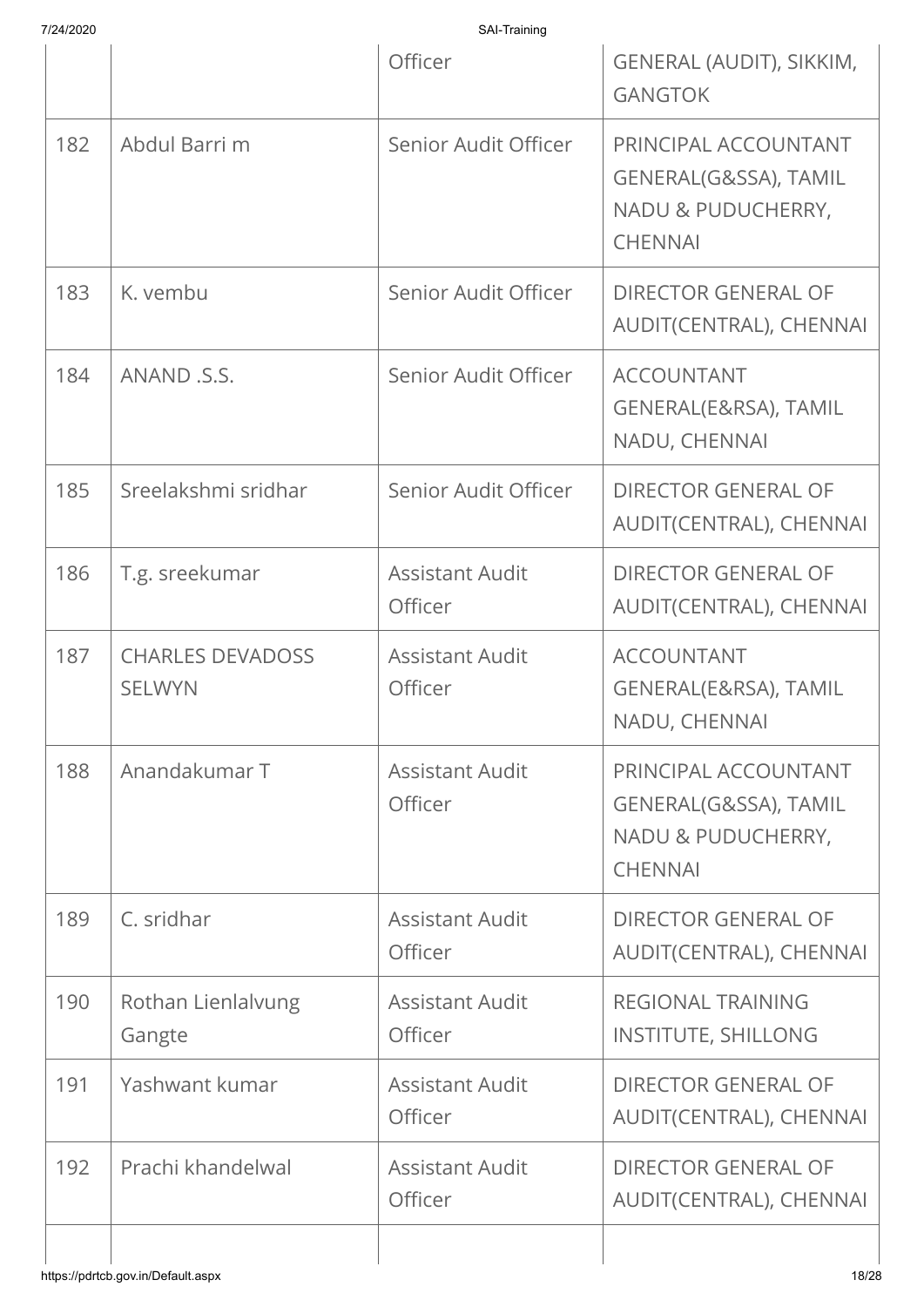| 7/24/2020 |                                | SAI-Training                        |                                                                                                       |
|-----------|--------------------------------|-------------------------------------|-------------------------------------------------------------------------------------------------------|
| 193       | Nikhil kumar                   | <b>Assistant Audit</b><br>Officer   | <b>DIRECTOR GENERAL OF</b><br>AUDIT(CENTRAL), CHENNAI                                                 |
| 194       | Naina gupta                    | <b>Assistant Audit</b><br>Officer   | <b>DIRECTOR GENERAL OF</b><br>AUDIT(CENTRAL), CHENNAI                                                 |
| 195       | Jayanta Baran Ray<br>chaudhuri | Senior Audit Officer                | <b>ACCOUNTANT GENERAL</b><br>(AUDIT), TRIPURA,<br><b>AGARTALA</b>                                     |
| 196       | Parthasarathi Chakrabarti      | Senior Audit Officer                | <b>ACCOUNTANT GENERAL</b><br>(AUDIT), TRIPURA,<br><b>AGARTALA</b>                                     |
| 197       | Sanjay Rao Kamineni            | <b>Deputy Accountant</b><br>General | <b>ACCOUNTANT GENERAL</b><br>(AUDIT), TRIPURA,<br><b>AGARTALA</b>                                     |
| 198       | E Aps Sastry                   | Senior Audit Officer                | PRINCIPAL DIRECTOR OF<br>AUDIT(CENTRAL),<br><b>LUCKNOW</b>                                            |
| 199       | Sanjay Kumar Srivastava        | <b>Assistant Audit</b><br>Officer   | PRINCIPAL DIRECTOR OF<br>AUDIT(CENTRAL),<br><b>LUCKNOW</b>                                            |
| 200       | Sudhir Kumar Shukla            | Senior Audit Officer                | <b>ACCOUNTANT GENERAL</b><br>(E&RSA), UTTAR PRADESH,<br><b>LUCKNOW</b>                                |
| 201       | Amit Kumar                     | <b>Assistant Audit</b><br>Officer   | PRINCIPAL ACCOUNTANT<br><b>GENERAL(GEN.&amp; SOCIAL</b><br>SECTOR AUDIT), UTTAR<br>PRADESH, ALLAHABAD |
| 202       | Rahul Singh                    | <b>Assistant Audit</b><br>Officer   | PRINCIPAL ACCOUNTANT<br><b>GENERAL(GEN.&amp; SOCIAL</b><br>SECTOR AUDIT), UTTAR<br>PRADESH, ALLAHABAD |
| 203       | Vikas Bhalla                   | <b>Assistant Audit</b><br>Officer   | PRINCIPAL ACCOUNTANT<br><b>GENERAL(GEN.&amp; SOCIAL</b>                                               |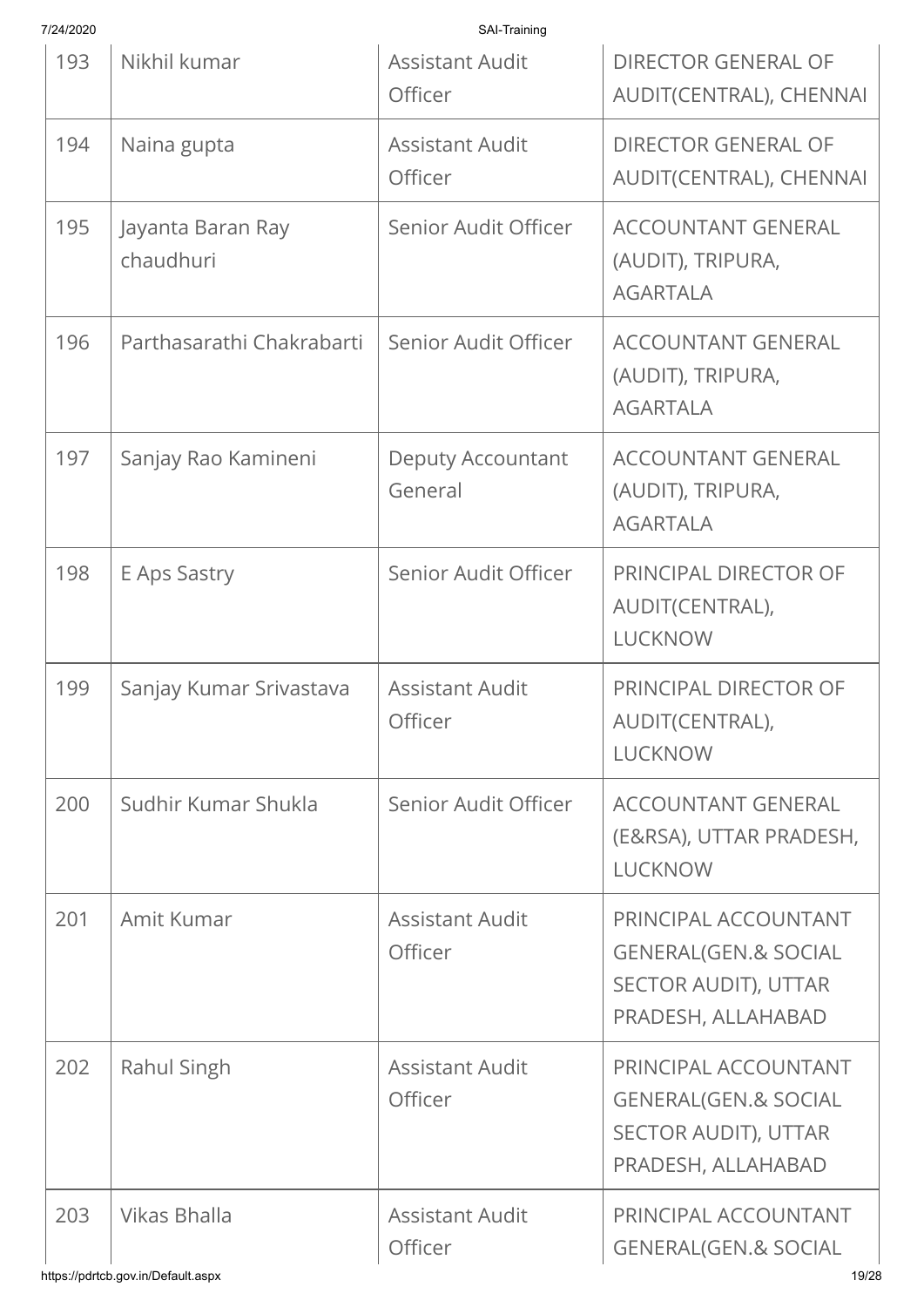| 7/24/2020 |  |
|-----------|--|
|           |  |

|     |                       |                                   | SECTOR AUDIT), UTTAR<br>PRADESH, ALLAHABAD                             |
|-----|-----------------------|-----------------------------------|------------------------------------------------------------------------|
| 204 | Ajay Kumar Sinha      | Senior Audit Officer              | <b>ACCOUNTANT GENERAL</b><br>(E&RSA), WEST BENGAL,<br><b>KOLKATA</b>   |
| 205 | Anjan Bhattacharya    | Senior Audit Officer              | <b>ACCOUNTANT GENERAL</b><br>(E&RSA), WEST BENGAL,<br><b>KOLKATA</b>   |
| 206 | Biswajit Saha         | Senior Audit Officer              | PRINCIPAL ACCOUNTANT<br>GENERAL(G&SSA), WEST<br><b>BENGAL, KOLKATA</b> |
| 207 | Sisir Kumar Biswas    | Senior Audit Officer              | PRINCIPAL ACCOUNTANT<br>GENERAL(G&SSA), WEST<br><b>BENGAL, KOLKATA</b> |
| 208 | Simon Muan            | Senior Audit Officer              | PRINCIPAL ACCOUNTANT<br>GENERAL(G&SSA), WEST<br><b>BENGAL, KOLKATA</b> |
| 209 | Saumen Paul           | <b>Assistant Audit</b><br>Officer | PRINCIPAL ACCOUNTANT<br>GENERAL(G&SSA), WEST<br><b>BENGAL, KOLKATA</b> |
| 210 | Rakhi Nandy           | <b>Assistant Audit</b><br>Officer | PRINCIPAL ACCOUNTANT<br>GENERAL(G&SSA), WEST<br><b>BENGAL, KOLKATA</b> |
| 211 | Harikesh Verma        | Senior Audit Officer              | <b>ACCOUNTANT GENERAL</b><br>(AUDIT), CHHATTISGARH,<br><b>RAIPUR</b>   |
| 212 | Nishant Kumar Yadvesh | Senior Audit Officer              | <b>ACCOUNTANT GENERAL</b><br>(AUDIT), CHHATTISGARH,<br><b>RAIPUR</b>   |
| 213 | Aditya Kumar          | <b>Assistant Audit</b><br>Officer | <b>ACCOUNTANT GENERAL</b><br>(AUDIT), CHHATTISGARH,<br><b>RAIPUR</b>   |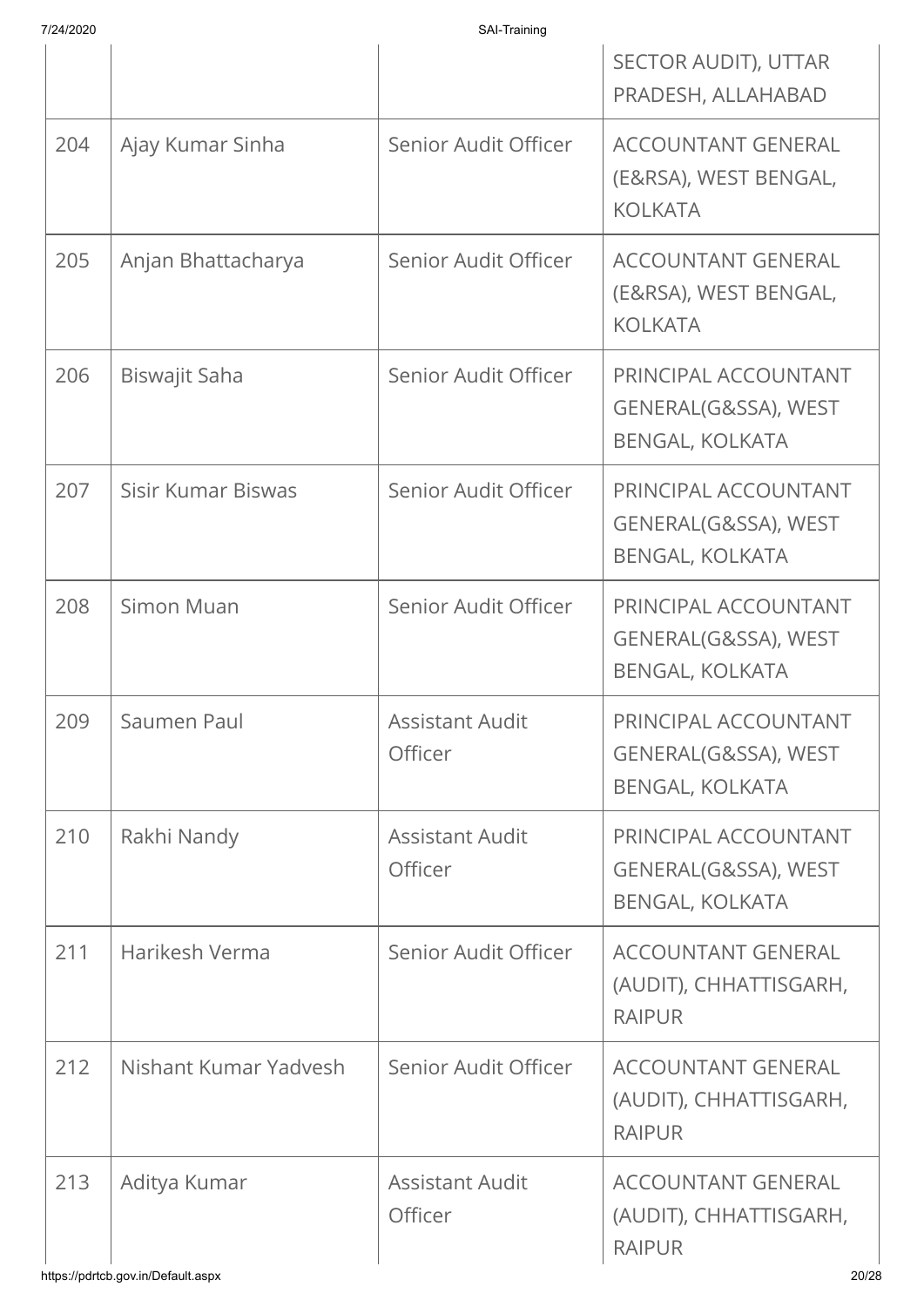| 214 | Aseem Misra              | Senior Auditor                           | <b>ACCOUNTANT GENERAL</b><br>(AUDIT), UTTARAKHAND,<br><b>DEHRADUN</b>       |
|-----|--------------------------|------------------------------------------|-----------------------------------------------------------------------------|
| 215 | Harish Kumar             | <b>Assistant Audit</b><br>Officer(Adhoc) | <b>ACCOUNTANT GENERAL</b><br>(AUDIT), UTTARAKHAND,<br><b>DEHRADUN</b>       |
| 216 | Anuj Kumar Kaushal       | Senior Auditor                           | <b>ACCOUNTANT GENERAL</b><br>(AUDIT), UTTARAKHAND,<br><b>DEHRADUN</b>       |
| 217 | Ankita Gupta             | Senior Auditor                           | <b>ACCOUNTANT GENERAL</b><br>(AUDIT), UTTARAKHAND,<br><b>DEHRADUN</b>       |
| 218 | Rajeshwar Narayan Shetti | Senior Audit Officer                     | ACCOUNTANT GENERAL,<br>GOA, GOA                                             |
| 219 | Balaji Vilas Patil       | Senior Audit Officer                     | ACCOUNTANT GENERAL,<br>GOA, GOA                                             |
| 220 | Ashish Kumar Sinha       | <b>Assistant Audit</b><br>Officer        | ACCOUNTANT GENERAL,<br>GOA, GOA                                             |
| 221 | Sanjeev Kumar Sharma     | <b>Assistant Audit</b><br>Officer        | PRINCIPAL ACCOUNTANT<br><b>GENERAL (AUDIT),</b><br><b>JHARKHAND, RANCHI</b> |
| 222 | Arvind Joy Sanga         | <b>Assistant Audit</b><br>Officer        | PRINCIPAL ACCOUNTANT<br>GENERAL (AUDIT),<br><b>JHARKHAND, RANCHI</b>        |
| 223 | Prashant Kumar           | <b>Assistant Audit</b><br>Officer        | PRINCIPAL ACCOUNTANT<br><b>GENERAL (AUDIT),</b><br><b>JHARKHAND, RANCHI</b> |
| 224 | <b>BUDDHADEB DHAR</b>    | <b>Assistant Audit</b><br>Officer        | PRINCIPAL ACCOUNTANT<br>GENERAL(G&SSA), WEST<br><b>BENGAL, KOLKATA</b>      |
|     |                          |                                          |                                                                             |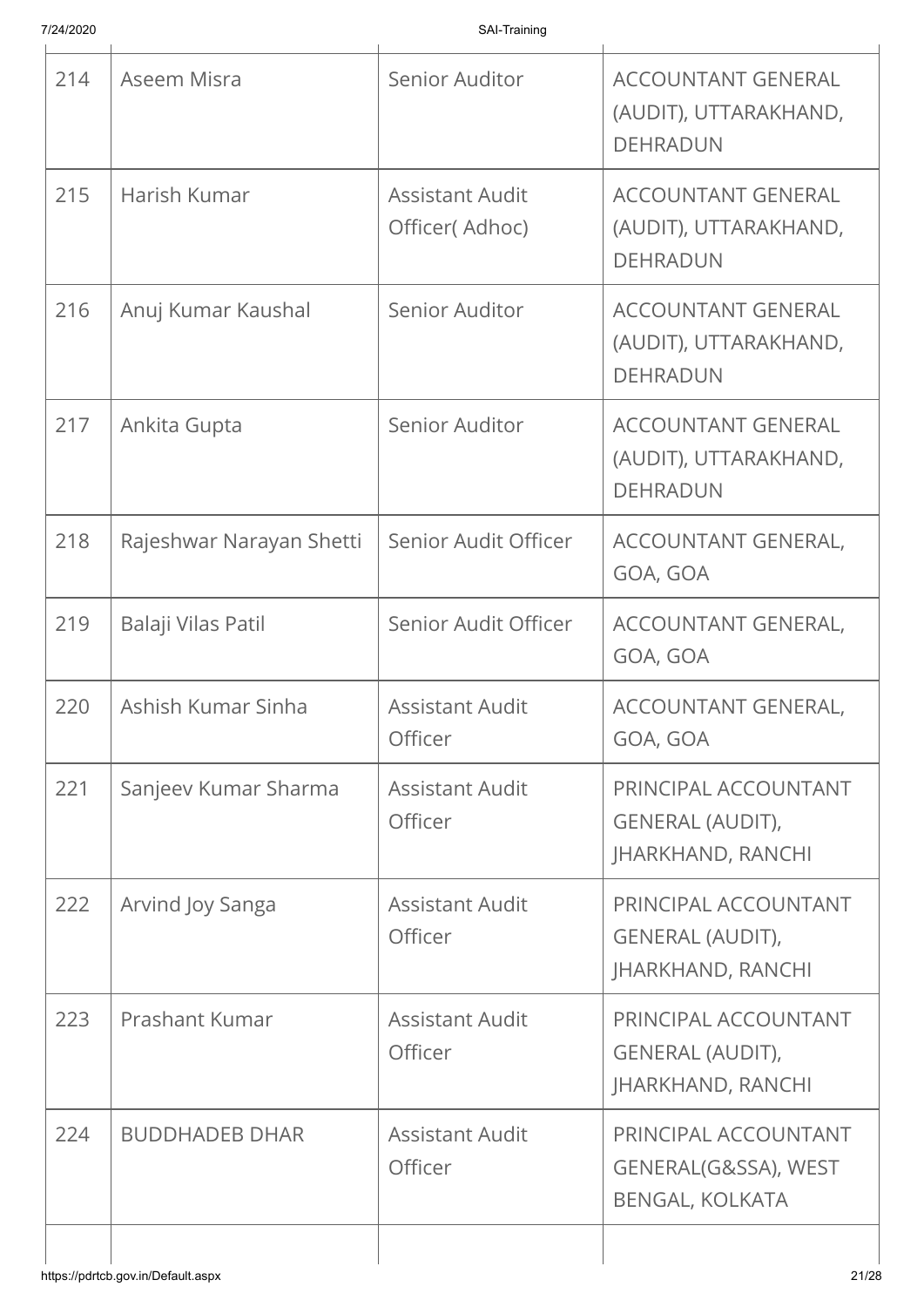| 7/24/2020 |  |
|-----------|--|

| Ajay Kumar Jha<br>Masaud Bari<br>Manoj Kumar Singh<br>Ramesh Pudi<br>Ramesh Kumar<br>Velampalle<br>Vincent vinay Kumar | Senior Audit Officer<br><b>Assistant Audit</b><br>Officer<br>Senior Audit Officer<br>Senior Audit Officer<br>Senior Audit Officer | PRINCIPAL ACCOUNTANT<br>GENERAL(G&SSA), WEST<br><b>BENGAL, KOLKATA</b><br>PRINCIPAL ACCOUNTANT<br>GENERAL(G&SSA), WEST<br><b>BENGAL, KOLKATA</b><br><b>REGIONAL TRAINING</b><br><b>INSTITUTE, KOLKATA</b><br>PRINCIPAL ACCOUNTANT<br>GENERAL(AUDIT), ANDHRA<br>PRADESH, AMARAVATI<br>PRINCIPAL ACCOUNTANT<br>GENERAL(AUDIT), ANDHRA<br>PRADESH, AMARAVATI |
|------------------------------------------------------------------------------------------------------------------------|-----------------------------------------------------------------------------------------------------------------------------------|-----------------------------------------------------------------------------------------------------------------------------------------------------------------------------------------------------------------------------------------------------------------------------------------------------------------------------------------------------------|
|                                                                                                                        |                                                                                                                                   |                                                                                                                                                                                                                                                                                                                                                           |
|                                                                                                                        |                                                                                                                                   |                                                                                                                                                                                                                                                                                                                                                           |
|                                                                                                                        |                                                                                                                                   |                                                                                                                                                                                                                                                                                                                                                           |
|                                                                                                                        |                                                                                                                                   |                                                                                                                                                                                                                                                                                                                                                           |
|                                                                                                                        |                                                                                                                                   |                                                                                                                                                                                                                                                                                                                                                           |
| Kuchipudi                                                                                                              | <b>Assistant Audit</b><br>Officer                                                                                                 | PRINCIPAL ACCOUNTANT<br><b>GENERAL(AUDIT), ANDHRA</b><br>PRADESH, AMARAVATI                                                                                                                                                                                                                                                                               |
| V m ravi teja Jonnala                                                                                                  | Assistant Audit<br>Officer                                                                                                        | PRINCIPAL ACCOUNTANT<br><b>GENERAL(AUDIT), ANDHRA</b><br>PRADESH, AMARAVATI                                                                                                                                                                                                                                                                               |
| Subodh Kumar Mehta                                                                                                     | <b>Assistant Audit</b><br>Officer                                                                                                 | <b>DIRECTOR GENERAL OF</b><br>AUDIT(CENTRAL), MUMBAI                                                                                                                                                                                                                                                                                                      |
| Braham chand                                                                                                           | Senior Audit Officer                                                                                                              | <b>DIRECTOR GENERAL OF</b><br>AUDIT, CENTRAL RECEIPT,<br><b>NEW DELHI</b>                                                                                                                                                                                                                                                                                 |
| Ravi Prakash                                                                                                           | <b>Assistant Audit</b><br><b>Officer</b>                                                                                          | <b>DIRECTOR GENERAL OF</b><br>AUDIT, CENTRAL RECEIPT,<br><b>NEW DELHI</b>                                                                                                                                                                                                                                                                                 |
|                                                                                                                        | Senior Audit Officer                                                                                                              | <b>DIRECTOR GENERAL OF</b><br>AUDIT, CENTRAL RECEIPT,<br><b>NEW DELHI</b>                                                                                                                                                                                                                                                                                 |
|                                                                                                                        | Ashok Kumar                                                                                                                       |                                                                                                                                                                                                                                                                                                                                                           |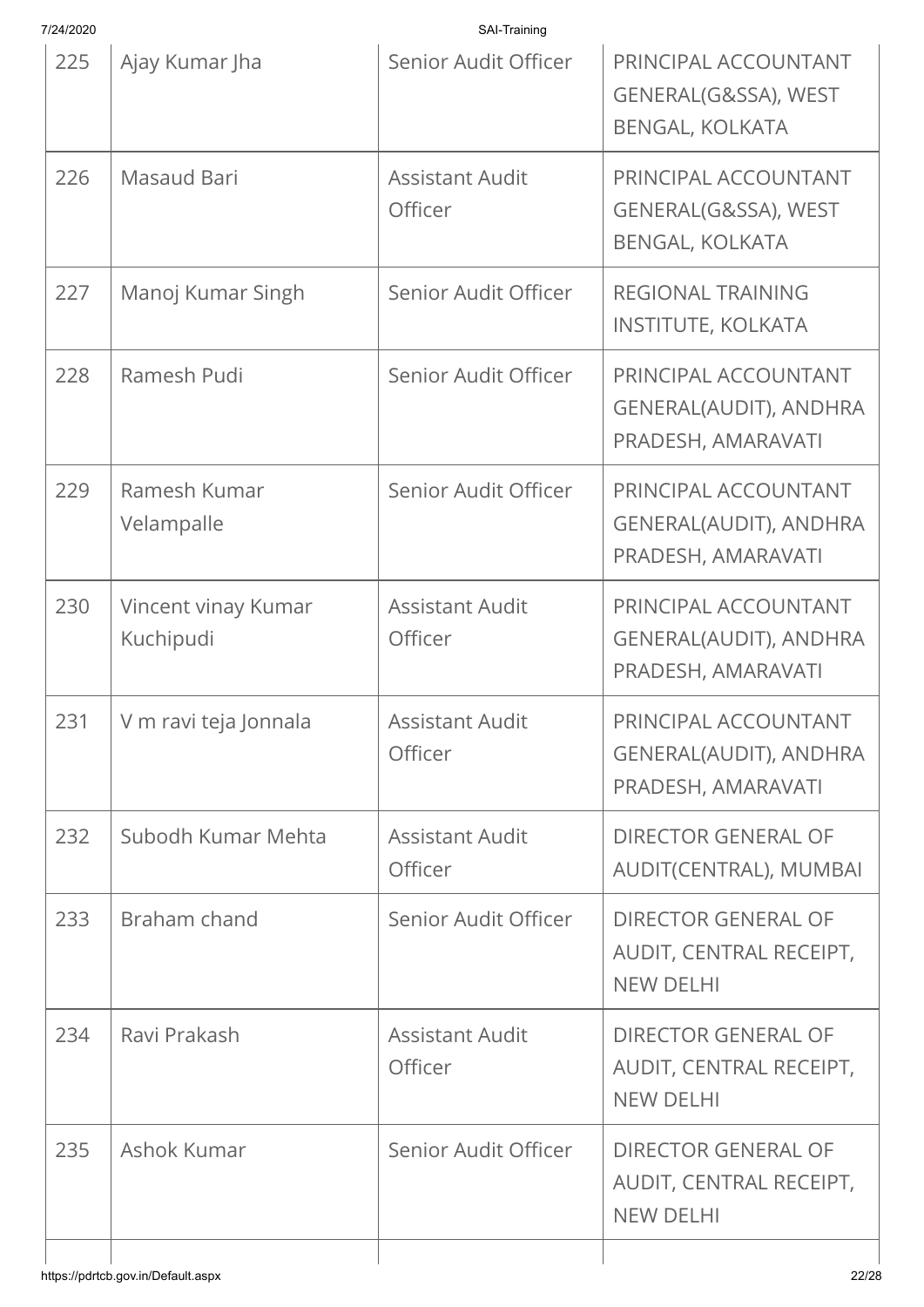| 7/24/2020 |                    | SAI-Training                      |                                                                           |
|-----------|--------------------|-----------------------------------|---------------------------------------------------------------------------|
| 236       | PREM kumar singh   | Senior Audit Officer              | <b>ACCOUNTANT GENERAL</b><br>(AUDIT), DELHI, NEW DELHI                    |
| 237       | Manoj Kumar        | Senior Audit Officer              | <b>ACCOUNTANT GENERAL</b><br>(AUDIT), DELHI, NEW DELHI                    |
| 238       | Shri krishan       | <b>Assistant Audit</b><br>Officer | <b>DIRECTOR GENERAL OF</b><br>AUDIT, CENTRAL RECEIPT,<br><b>NEW DELHI</b> |
| 239       | Hemant Kumar       | <b>Assistant Audit</b><br>Officer | <b>ACCOUNTANT GENERAL</b><br>(AUDIT), DELHI, NEW DELHI                    |
| 240       | Deepali Barnwal    | <b>Assistant Audit</b><br>Officer | <b>ACCOUNTANT GENERAL</b><br>(AUDIT), DELHI, NEW DELHI                    |
| 241       | Manish Kumar Singh | <b>Assistant Audit</b><br>Officer | <b>DIRECTOR GENERAL OF</b><br>AUDIT, CENTRAL RECEIPT,<br><b>NEW DELHI</b> |
| 242       | Pawan Kumar        | <b>Assistant Audit</b><br>Officer | <b>DIRECTOR GENERAL OF</b><br>AUDIT, CENTRAL RECEIPT,<br><b>NEW DELHI</b> |
| 243       | ashish pahariya    | <b>Assistant Audit</b><br>Officer | <b>ACCOUNTANT GENERAL</b><br>(AUDIT), DELHI, NEW DELHI                    |
| 244       | Pankaj Tomar       | <b>Assistant Audit</b><br>Officer | <b>DIRECTOR GENERAL OF</b><br>AUDIT, CENTRAL RECEIPT,<br><b>NEW DELHI</b> |
| 245       | Jitendra Kumar     | <b>Assistant Audit</b><br>Officer | <b>ACCOUNTANT GENERAL</b><br>(AUDIT), DELHI, NEW DELHI                    |
| 246       | Shashank Shekhar   | <b>Assistant Audit</b><br>Officer | <b>ACCOUNTANT GENERAL</b><br>(AUDIT), DELHI, NEW DELHI                    |
| 247       | Dilip Kumar Das    | <b>Assistant Audit</b><br>Officer | <b>DIRECTOR GENERAL OF</b><br>AUDIT, CENTRAL RECEIPT,<br><b>NEW DELHI</b> |
| 248       | S Raghvendra Rao   | <b>Assistant Audit</b>            | <b>ACCOUNTANT GENERAL</b>                                                 |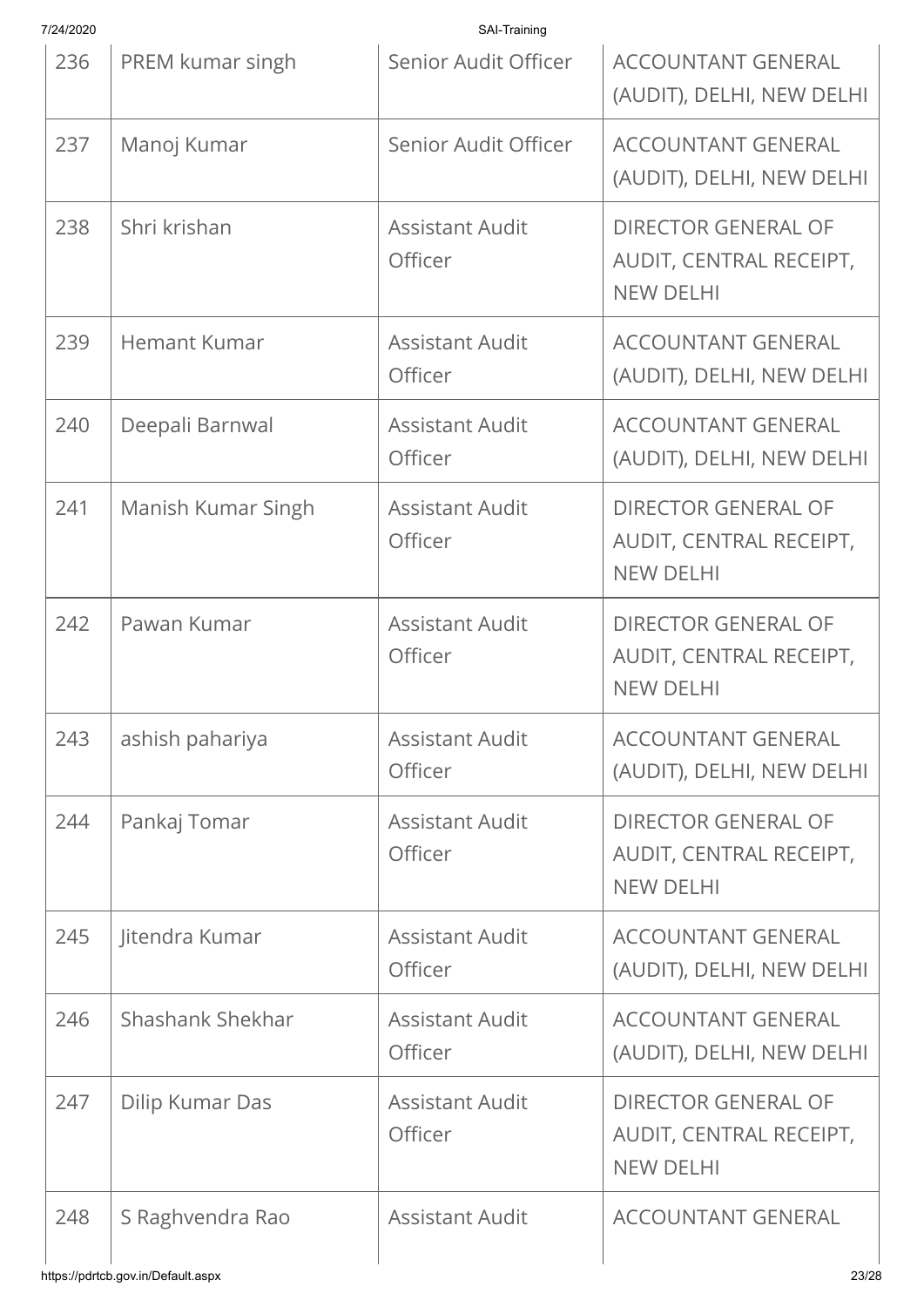| 7/24/2020 |                      | SAI-Training         |                                                                                                                            |
|-----------|----------------------|----------------------|----------------------------------------------------------------------------------------------------------------------------|
|           |                      | Officer              | (AUDIT), DELHI, NEW DELHI                                                                                                  |
| 249       | Kamal Kant Aditya    | Senior Audit Officer | PRINCIPAL DIRECTOR OF<br><b>AUDIT, SCIENTIFIC</b><br>DEPARTMENTS, NEW<br><b>DELHI</b>                                      |
| 250       | Amalesh Dasgupta     | Senior Audit Officer | <b>BRANCH: PRINCIPAL</b><br><b>DIRECTOR OF AUDIT</b><br><b>(SCIENTIFIC</b><br>DEPARTMENTS), NEW<br><b>DELHI AT KOLKATA</b> |
| 251       | Shankar ram J        | Senior Audit Officer | <b>REGIONAL TRAINING</b><br><b>INSTITUTE, CHENNAI</b>                                                                      |
| 252       | Suresh Kumar S       | Senior Audit Officer | <b>ACCOUNTANT</b><br>GENERAL(E&RSA), KERALA,<br>THIRUVANANTHAPURAM                                                         |
| 253       | Suman Ghosh          | Senior Audit Officer | <b>DIRECTOR GENERAL OF</b><br><b>COMMERCIAL AUDIT &amp; EX-</b><br><b>OFFICIO MEMBER, AUDIT</b><br><b>BOARD I, KOLKATA</b> |
| 254       | Ranjit Rudolph Toppo | Senior Audit Officer | <b>DIRECTOR GENERAL OF</b><br><b>COMMERCIAL AUDIT &amp; EX-</b><br>OFFICIO MEMBER, AUDIT<br><b>BOARD I, KOLKATA</b>        |
| 255       | Srinivasu P d        | Senior Audit Officer | PRINCIPAL ACCOUNTANT<br>GENERAL(AUDIT), ANDHRA<br>PRADESH, AMARAVATI                                                       |
| 256       | R. Harish            | Senior Audit Officer | PRINCIPAL DIRECTOR OF<br><b>COMMERCIAL AUDIT &amp; EX-</b><br>OFFICIO MEMBER, AUDIT<br><b>BOARD, CHENNAI</b>               |
| 257       | Rajesh R Shenoy      | Senior Audit Officer | <b>ACCOUNTANT</b><br>GENERAL(E&RSA), KERALA,                                                                               |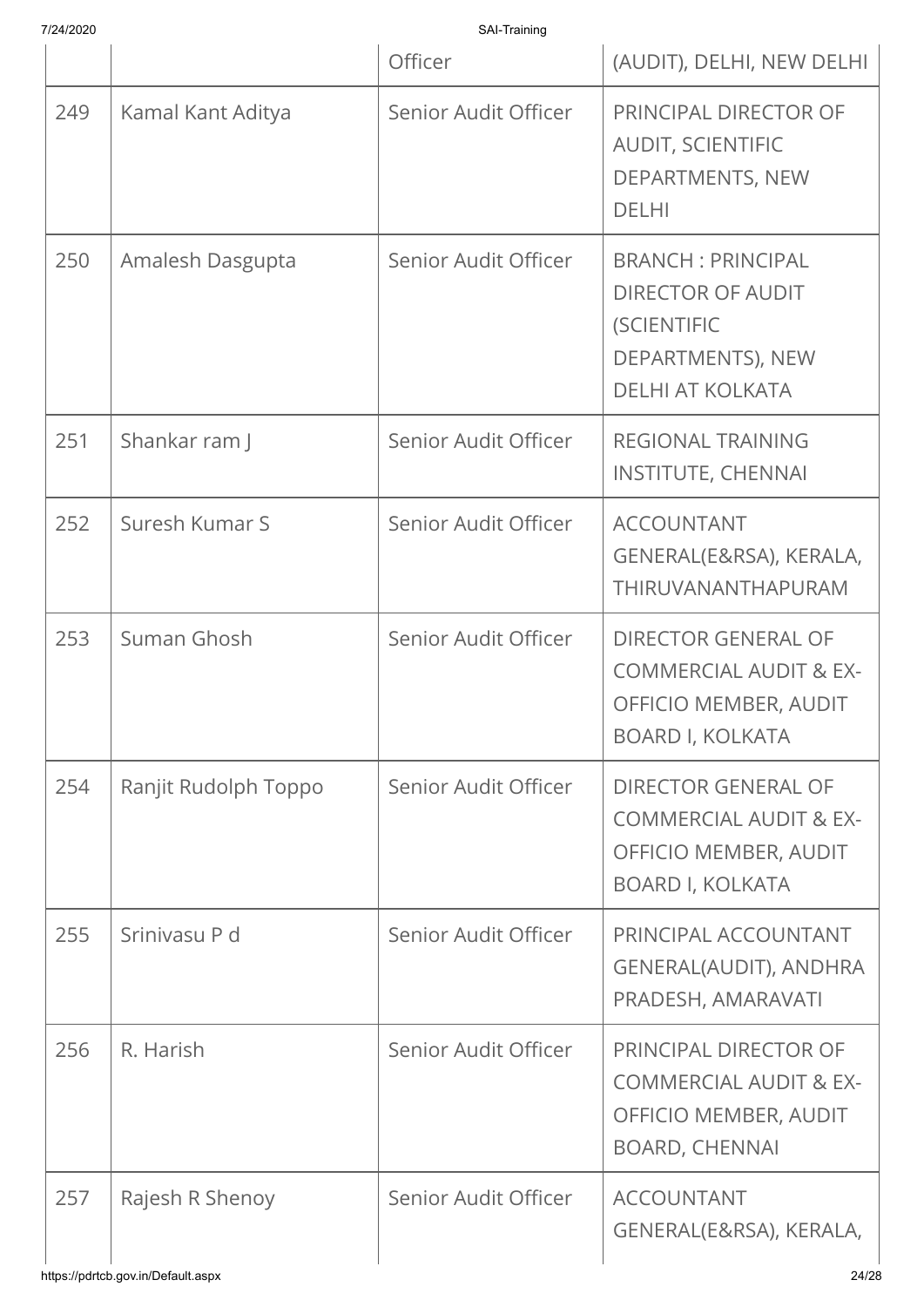| 7/24/2020 |  |
|-----------|--|

|     |                                    |                                   | THIRUVANANTHAPURAM                                                                                                  |
|-----|------------------------------------|-----------------------------------|---------------------------------------------------------------------------------------------------------------------|
| 258 | Sumesh S r                         | Senior Audit Officer              | <b>ACCOUNTANT</b><br>GENERAL(E&RSA), KERALA,<br>THIRUVANANTHAPURAM                                                  |
| 259 | Hemananda Sagar<br>Gorinka         | Senior Audit Officer              | <b>DIRECTOR GENERAL OF</b><br><b>COMMERCIAL AUDIT &amp; EX-</b><br>OFFICIO MEMBER, AUDIT<br><b>BOARD, HYDERABAD</b> |
| 260 | Anand Prakash Sharma               | Senior Audit Officer              | <b>ACCOUNTANT GENERAL</b><br>(E&RSA), MADHYA<br>PRADESH, BHOPAL                                                     |
| 261 | Nakul Yadav                        | Senior Audit Officer              | PRINCIPAL DIRECTOR OF<br><b>COMMERCIAL AUDIT &amp; EX-</b><br>OFFICIO MEMBER, AUDIT<br><b>BOARD I, NEW DELHI</b>    |
| 262 | Atanu Sasmal                       | <b>Assistant Audit</b><br>Officer | <b>DIRECTOR GENERAL OF</b><br><b>COMMERCIAL AUDIT &amp; EX-</b><br>OFFICIO MEMBER, AUDIT<br><b>BOARD I, KOLKATA</b> |
| 263 | Manoj Madhukar Kastoor             | Senior Audit Officer              | PRINCIPAL DIRECTOR OF<br><b>COMMERCIAL AUDIT &amp; EX-</b><br>OFFICIO MEMBER, AUDIT<br><b>BOARD I, NEW DELHI</b>    |
| 264 | Manima Moktan                      | Senior Audit Officer              | <b>ACCOUNTANT GENERAL</b><br>(E&RSA), WEST BENGAL,<br><b>KOLKATA</b>                                                |
| 265 | Sanjaya Kumar Pradhan              | <b>Assistant Audit</b><br>Officer | PRINCIPAL ACCOUNTANT<br>GENERAL(E&RSA), ODISHA,<br><b>BHUBANESWAR</b>                                               |
| 266 | Abhishek Saxena                    | <b>Assistant Audit</b><br>Officer | <b>ACCOUNTANT GENERAL</b><br>(E&RSA), MADHYA<br>PRADESH, BHOPAL                                                     |
|     | https://pdrtcb.gov.in/Default.aspx |                                   | 25/28                                                                                                               |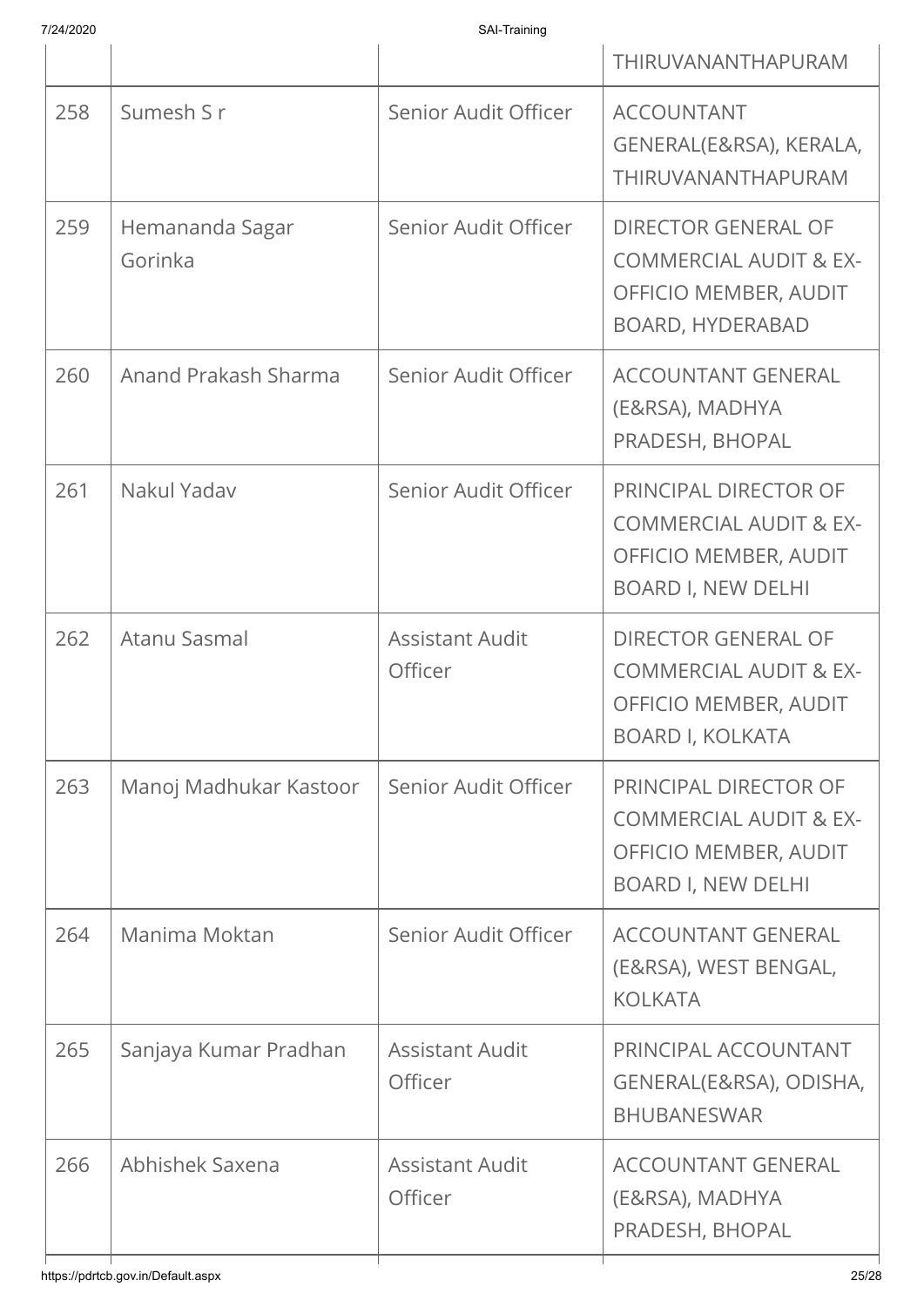| 7/24/2020 |                            | SAI-Training                      |                                                                                                                     |
|-----------|----------------------------|-----------------------------------|---------------------------------------------------------------------------------------------------------------------|
| 267       | Raghvendra Kumar<br>Thakur | <b>Assistant Audit</b><br>Officer | <b>DIRECTOR GENERAL OF</b><br><b>COMMERCIAL AUDIT &amp; EX-</b><br>OFFICIO MEMBER, AUDIT<br><b>BOARD I, KOLKATA</b> |
| 268       | Joydeep Bose               | <b>Assistant Audit</b><br>Officer | <b>ACCOUNTANT GENERAL</b><br>(E&RSA), WEST BENGAL,<br><b>KOLKATA</b>                                                |
| 269       | Vikash Kumar Shaw          | <b>Assistant Audit</b><br>Officer | <b>ACCOUNTANT GENERAL</b><br>(E&RSA), WEST BENGAL,<br><b>KOLKATA</b>                                                |
| 270       | Priyanka                   | <b>Assistant Audit</b><br>Officer | <b>DIRECTOR GENERAL OF</b><br><b>COMMERCIAL AUDIT &amp; EX-</b><br>OFFICIO MEMBER, AUDIT<br><b>BOARD I, KOLKATA</b> |
| 271       | V balasubramonian          | <b>Assistant Audit</b><br>Officer | PRINCIPAL DIRECTOR OF<br><b>COMMERCIAL AUDIT &amp; EX-</b><br><b>OFFICIO MEMBER, AUDIT</b><br><b>BOARD, CHENNAI</b> |
| 272       | Manoj Pandey               | <b>Assistant Audit</b><br>Officer | PRINCIPAL DIRECTOR OF<br><b>COMMERCIAL AUDIT &amp; EX-</b><br>OFFICIO MEMBER, AUDIT<br><b>BOARD, RANCHI</b>         |
| 273       | Rajiv Kumar Ranjan         | <b>Assistant Audit</b><br>Officer | PRINCIPAL DIRECTOR OF<br><b>COMMERCIAL AUDIT &amp; EX-</b><br>OFFICIO MEMBER, AUDIT<br><b>BOARD, RANCHI</b>         |
| 274       | Narendra Boddeda           | <b>Assistant Audit</b><br>Officer | PRINCIPAL ACCOUNTANT<br>GENERAL(AUDIT), ANDHRA<br>PRADESH, AMARAVATI                                                |
| 275       | B vijaya kumar             | <b>Assistant Audit</b><br>Officer | PRINCIPAL DIRECTOR OF<br><b>COMMERCIAL AUDIT &amp; EX-</b><br>OFFICIO MEMBER, AUDIT<br><b>BOARD, BENGALURU</b>      |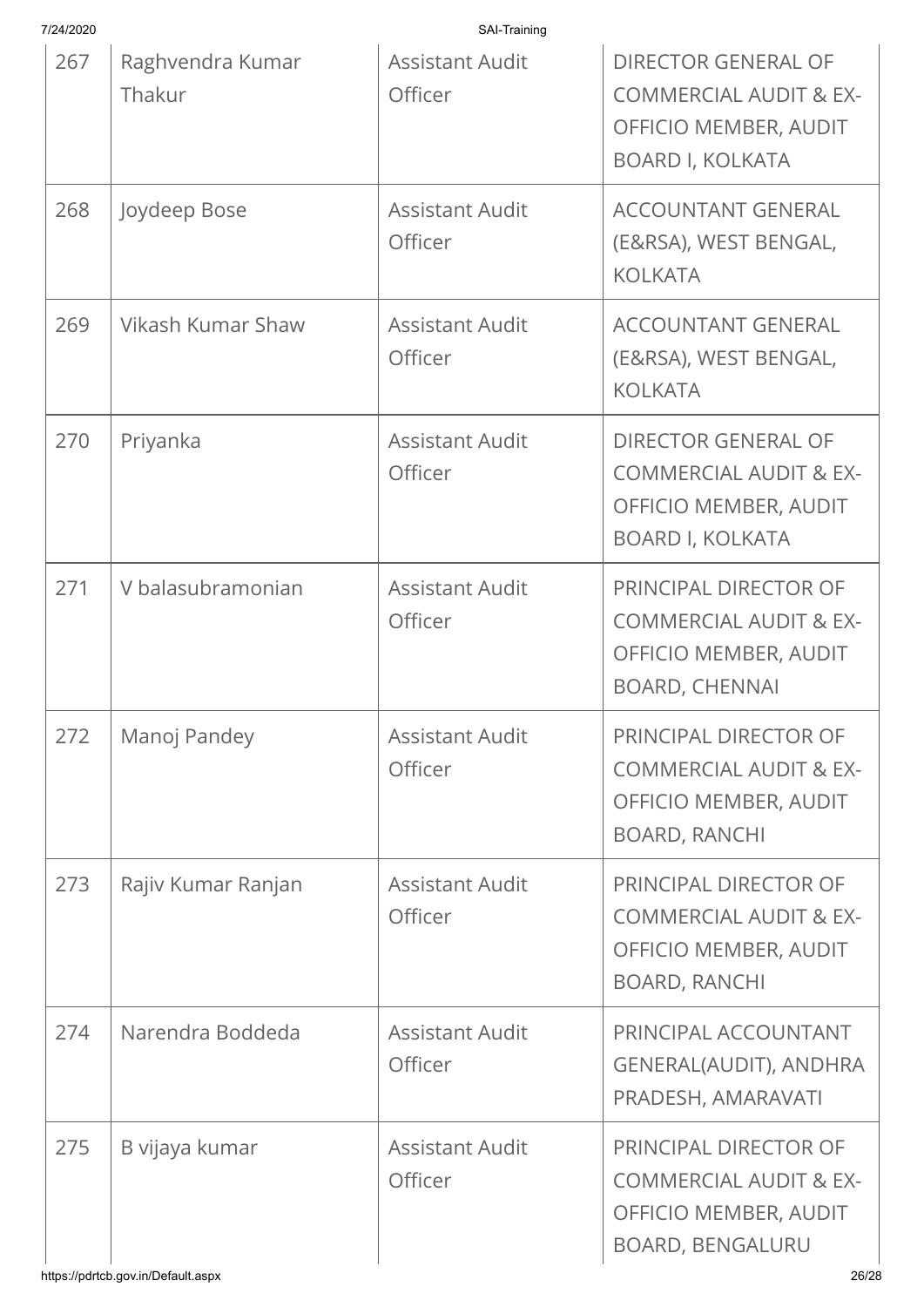| 276 | Arghya Hazra             | Senior Auditor                           | <b>DIRECTOR GENERAL OF</b>                                                            |
|-----|--------------------------|------------------------------------------|---------------------------------------------------------------------------------------|
|     |                          |                                          | <b>COMMERCIAL AUDIT &amp; EX-</b><br>OFFICIO MEMBER, AUDIT<br><b>BOARD I, KOLKATA</b> |
| 277 | Sanjiy Surya Upadhyay    | Senior Audit Officer                     | PRINCIPAL DIRECTOR OF<br><b>AUDIT, NORTH EASTERN</b><br>RAILWAY, GORAKHPUR            |
| 278 | Laig Ahmad               | <b>Assistant Audit</b><br>Officer        | PRINCIPAL DIRECTOR OF<br><b>AUDIT, NORTH EASTERN</b><br>RAILWAY, GORAKHPUR            |
| 279 | Vishvadeepak Kumar       | <b>Assistant Audit</b><br>Officer        | PRINCIPAL DIRECTOR OF<br><b>AUDIT, NORTH EASTERN</b><br>RAILWAY, GORAKHPUR            |
| 280 | Sagarmay Mandal          | Senior Audit Officer                     | <b>DIRECTOR GENERAL OF</b><br>AUDIT, EASTERN RAILWAY,<br><b>KOLKATA</b>               |
| 281 | Kishore Suryabhan Bidwe  | Senior Audit Officer                     | PRINCIPAL DIRECTOR OF<br>AUDIT, CENTRAL RAILWAY,<br><b>MUMBAI</b>                     |
| 282 | K Jancy Xavier           | <b>Assistant Audit</b><br><b>Officer</b> | PRINCIPAL DIRECTOR OF<br>AUDIT, CENTRAL RAILWAY,<br><b>MUMBAI</b>                     |
| 283 | Ravi vijaya krishna      | Auditor                                  | <b>DIRECTOR GENERAL OF</b><br>AUDIT, SOUTH CENTRAL<br>RAILWAY, SECUNDERABAD           |
| 284 | Ravindra Kumar Pandey    | Senior Audit Officer                     | PRINCIPAL DIRECTOR OF<br>AUDIT, NORTH CENTRAL<br>RAILWAY, ALLAHABAD                   |
| 285 | <b>ASHOK KUMAR GUPTA</b> | <b>Assistant Audit</b><br>Officer        | PRINCIPAL DIRECTOR OF<br><b>AUDIT, NORTH CENTRAL</b><br>RAILWAY, ALLAHABAD            |
|     |                          |                                          |                                                                                       |